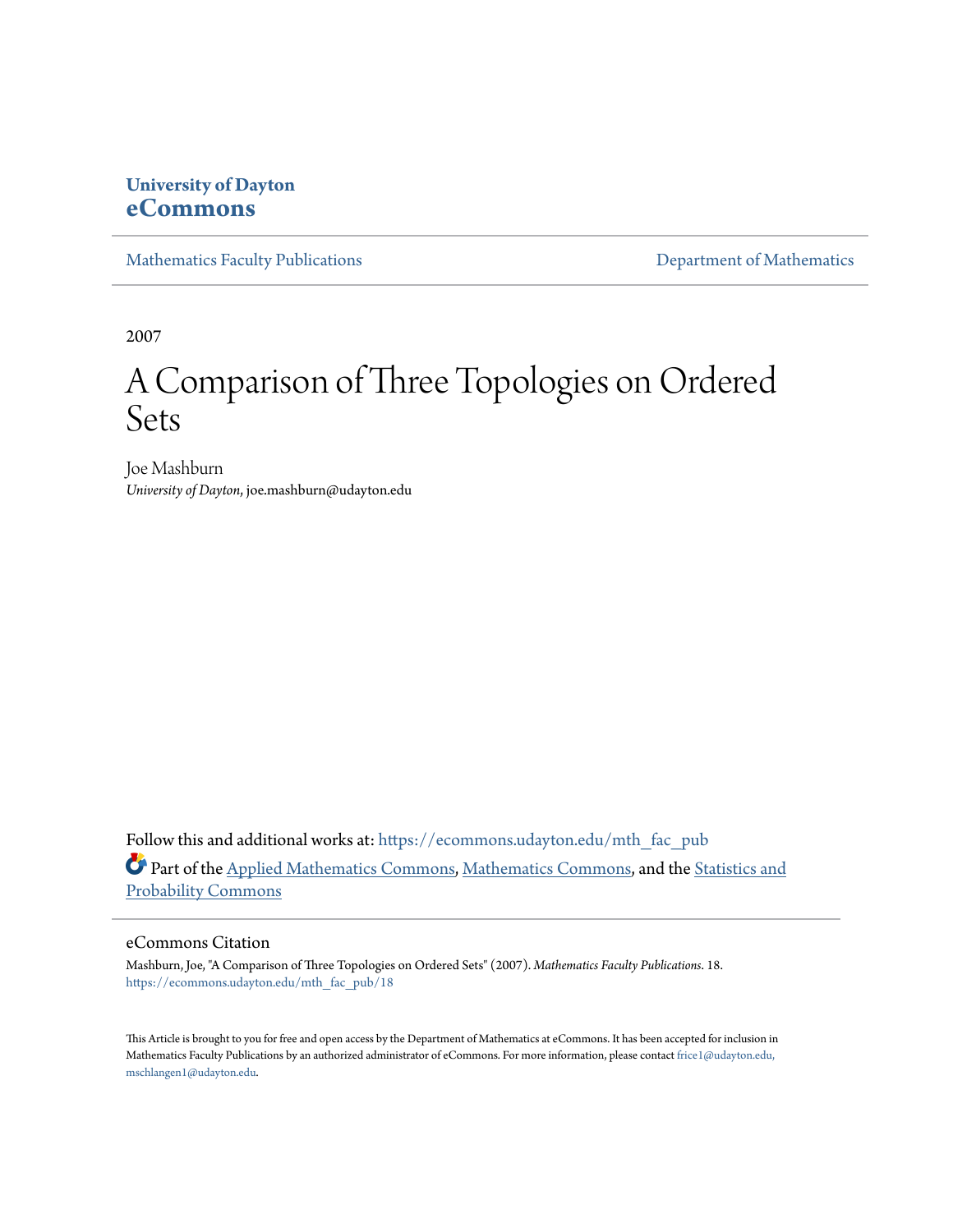Submitted to Topology Proceedings

# A COMPARISON OF THREE TOPOLOGIES ON ORDERED SETS DRAFT OF FEBRUARY 2, 2007

#### JOE MASHBURN

ABSTRACT. We introduce two new topologies on ordered sets: the way below topology and weakly way below topology. These are similar in definition to the Scott topology, but are very different if the set is not continuous. The basic properties of these three topologies are compared. We will show that while domain representable spaces must be Baire, this is not the case with the new topologies.

#### 1. INTRODUCTION

In 1970 Dana Scott published a model for information systems which used ordered sets with a topology, called the Scott topology, and a relation, called the way below relation, to capture the ideas of completeness and approximation of information. Topologically, these spaces are not very interesting because they are usually no more than  $T_0$ . However, the set of maximal elements of such spaces, in its relative Scott topology, can be homeomorphic to very nice topological spaces. In this case, the ordered set is said to model the topological space, or that the topological space is representable. Before proceeding with the background information, we need to review some definitions.

Key words and phrases. Scott Topology, way below relation, way below topology, weakly way below relation, weakly way below topology, sober, Baire .



<sup>2000</sup> Mathematics Subject Classification. Primary 06A07, 54A10; Secondary 06F30, 54E52, 54F05.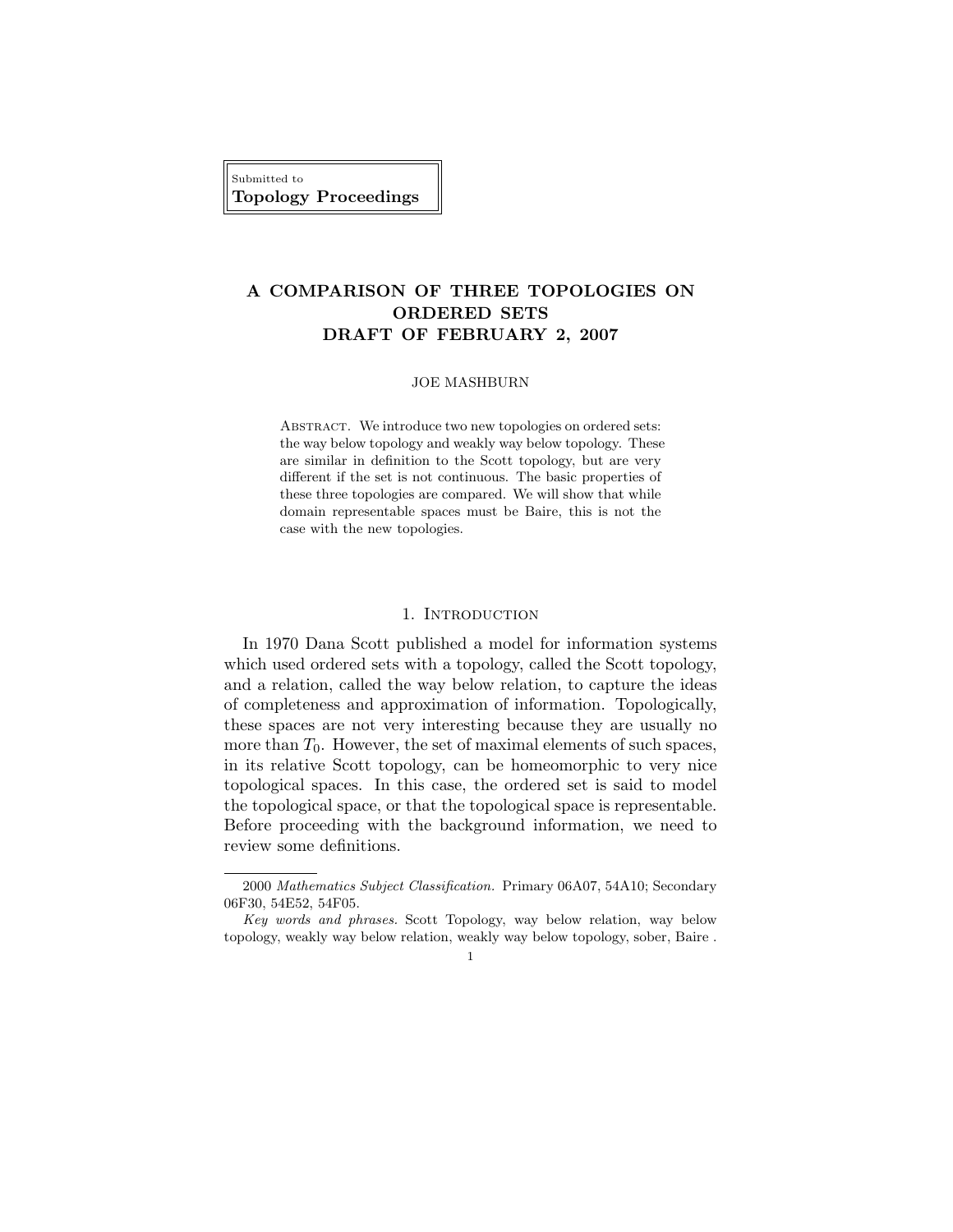#### 2 JOE MASHBURN

An order is a relation that is either asymmetric and transitive  $\left\langle \epsilon \right\rangle$ or reflexive, antisymmetric, and transitive  $(\le)$ . If X is an ordered set and  $a \in X$  then  $\uparrow a = \{b \in X : a \leq b\}$  and  $\downarrow a = \{b \in X : b \leq x\}$ a}. Also,  $\downarrow$   $a = \{b \in X : b < a\}$  and  $\uparrow$   $a = \{b \in X : a < b\}$ . If  $A \subseteq X$  then  $\uparrow A = \bigcup_{a \in A} \uparrow a$  and  $\downarrow A = \bigcup_{a \in A} \downarrow a$ . When  $A = \uparrow A$ we say that A is increasing, and when  $A = \mathcal{I}$  A we say that A is decreasing. A subset  $D$  of  $X$  is directed if and only if for every  $a, b \in D$  there is  $c \in D$  such that  $a, b \leq c$ . X is a directed complete ordered set (dcos) if and only if every nonempty directed subset of  $X$  has a supremum in  $X$ . This property gives the information models of Scott their completeness. A subset  $U$  of  $X$  is Scott-open if and only if U is increasing and, for every directed  $D \subseteq X$ , if  $\sup D \in U$  then  $D \cap U \neq \emptyset$ . The Scott topology on X is the collection of all Scott-open subsets of  $X$ . Every ordered set admits a Scott topology.

An important relation defined by Scott in connection with the information models is the way below relation. An element  $a$  of  $X$ is way below an element b (denoted  $a \ll b$ ) if and only if for every directed subset D of X, if sup  $D \geq b$  then  $D \cap \mathbf{1}$   $a \neq \emptyset$ . One can think of a as being an essential piece of information that approximates b. For every  $a \in X$  let  $\downarrow a = \{b \in X : b \ll a\}$  and  $\uparrow a = \{b \in X : a \ll a\}$ b}. This ability to approximate is a useful and desirable aspect of the model. To ensure that all elements of the model can be built from approximations, the ordered set is normally assumed to be continuous. An ordered set  $X$  is continuous if and only if for every  $a \in X$ ,  $\downarrow a$  is directed and has supremum a. One important consequence of continuity is that if  $X$  is a continuous ordered set then  $\{\uparrow a : a \in X\}$  is a basis for the Scott topology on X. An ordered set that is continuous and directed complete is called a domain. For more information on the basics of the Scott topology, the way below relation, and domains see  $[1]$ ,  $[7]$ ,  $[10]$ ,  $[12]$ ,  $[13]$ , and [14]

A topological space  $T$  is domain representable if and only if there is a domain X such that the set max X of maximal elements of  $X$ , with its relative Scott topology, is homeomorphic to  $T$ . It is known that domain representable spaces must be Baire. Here is one way to obtain this result. A closed subset of a topological space  $T$  is irreducible if and only if it is not the union of two proper closed subsets. T is sober if and only if every irreducible closed subset of T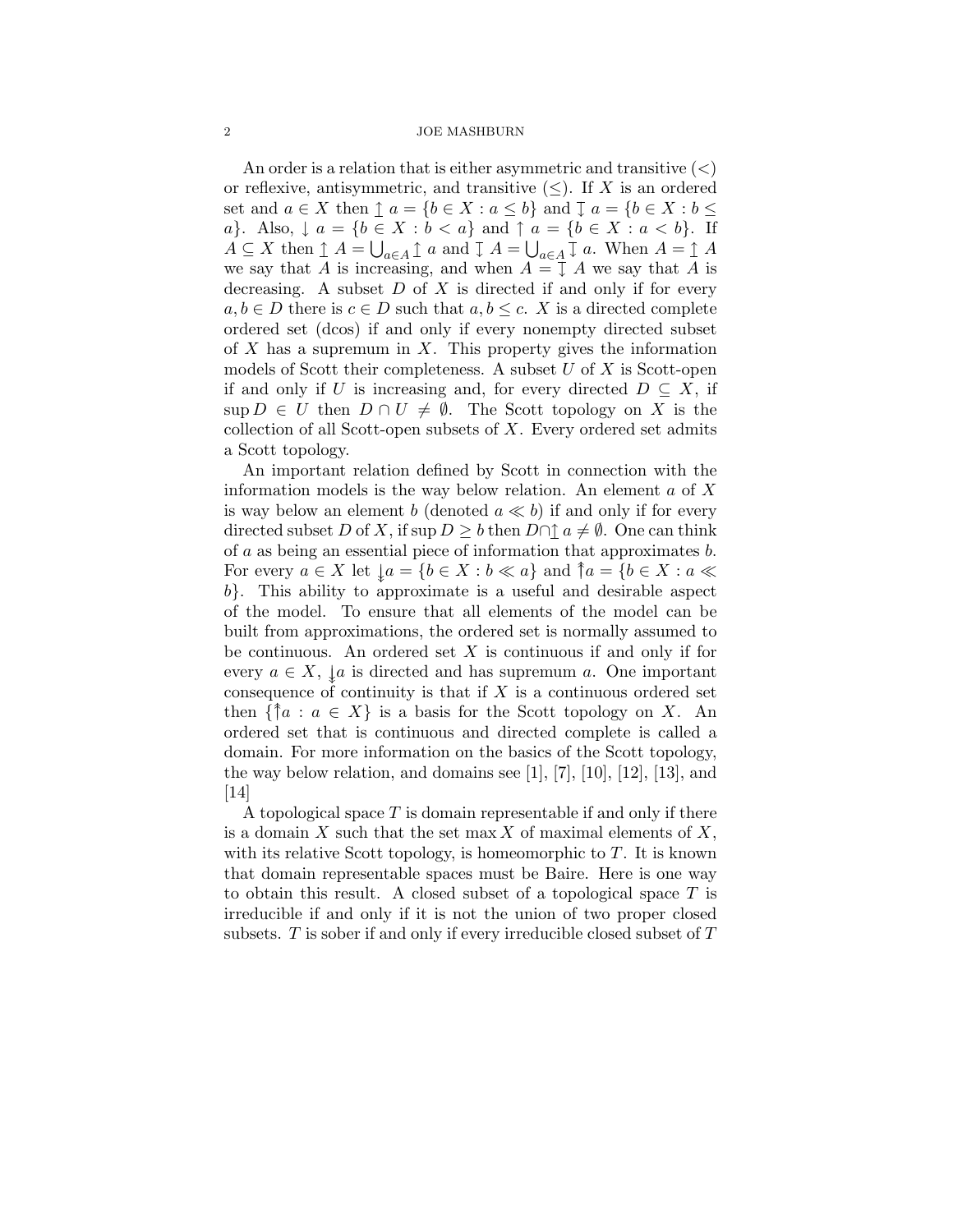is the closure of a single point. Every domain is locally compact and sober ([1]) and every locally compact sober space is Choquet complete ([12]). This means that every domain is Baire, which implies that its set of maximal elements is Baire ([12]). For more information on domain representability see [9], [11], [12], [2], [3], [4], and [5].

We now return to the more general discussion. It is not always that case that the way below relation gives a model the desired approximation properties. It happens that models developed by Coecke and Martin ([6]) for classical and quantum states in physics are not continuous, and the way below relation fails miserably to describe approximation. They therefore made a slight change in the definition of this relation to create a new relation which we will call the weakly way below relation.

**Definition 1.1.** For every  $a, b$  in an ordered set X,  $a \ll_w b$  if and only if for every directed subset D of X, if  $\sup D = b$  then  $D \cap \mathbf{1} \, a \neq \emptyset.$ 

If X is continuous, then this relation is the same as the way below relation, and both of them provide a basis for the Scott topology. Without continuity,  $\{\uparrow a : a \in X\}$  and  $\{\uparrow_w a : a \in X\}$  may not generate a topology at all and if they do, the topologies could be very different than the Scott topology and each other. It is the purpose of this paper to compare the basic properties of these three topologies with the specific view of trying to determine whether there are spaces that can be represented by the new topologies that are not domain representable. We will show in section 4 that, in fact, there is a space that is representable by these new topologies that is not Baire. In section 2 we will examine the properties of the way below topology for noncontinuous sets. In section 3 the basic properties of the weakly way below relation and topology are discussed. An example is presented in section 4 which shows that even in the Scott topology, things can be quite different without continuity. Throughout the paper, X and Y will represent ordered sets.

Before we move on to section 2 let us note that a subset  $C$  of  $X$ is Scott-closed if and only if  $C$  is decreasing and closed under the suprema of directed subsets. Also, if  $X$  and  $Y$  are equipped with their Scott topologies and  $f : X \to Y$  then f is continuous if and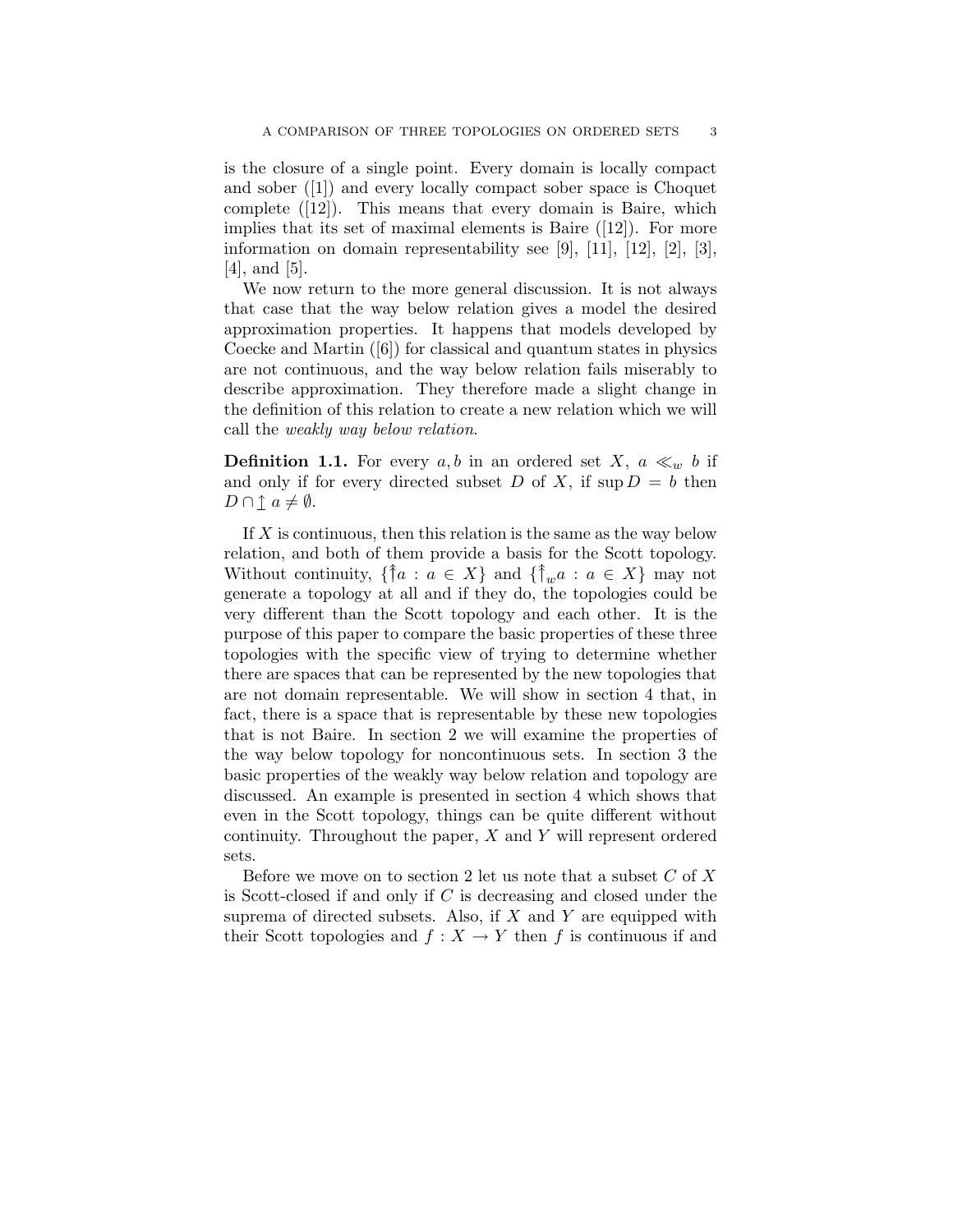#### 4 JOE MASHBURN

only if f preserves the suprema of directed sets. This means that f must also be increasing, that is, if  $a \leq b$  then  $f(a) \leq f(b)$ .

#### 2. The Way Below Topology

**Definition 2.1.** If  $\{\uparrow a : a \in X\}$  generates a topology then it will be called the way below topology or the wb topology.

It follows from the definition of the way below relation that wbopen sets must be increasing. However, they need not capture directed sets whose suprema they contain, which is unexpected. This is seen by the following example.

**Example 2.2.** Let  $X = \{\perp, \top\} \cup \left[ (\omega + 1) \times \omega \right]$ . Define an order on X by setting  $p < q$  if and only if one of the following conditions is satisfied.

- (1)  $p = \perp$  and  $q \neq \perp$
- (2)  $p \neq \top$  and  $q = \top$
- (3)  $p = \langle a, m \rangle, q = \langle b, m \rangle,$  and  $a < b$
- (4)  $p = \langle a, m \rangle, q = \langle \omega, n \rangle, \text{ and } m < n.$

 $X$  can be represented by the following figure. In this, and all other figures, circles represents elements of the set, and lines indicate order relation, with larger being up and/or to the right.



In this example,  $\uparrow \bot = X$  and  $\uparrow \top = \emptyset$  while  $\uparrow a = {\top}$  for all other  $a \in X$ . Therefore  $\{\omega\} \times \omega$  is a chain, and thus a directed set, whose supremum is an element of  $\{\top\}$ , but which does not intersect  $\{\top\}$ .

This example also shows that without continuity, another important property of the way below relation is lost.

**Definition 2.3.** A relation R on a set S is *interpolative* in S if and only if for every  $a, b \in S$ , if aRb then there is  $c \in S$  such that aRc and cRb.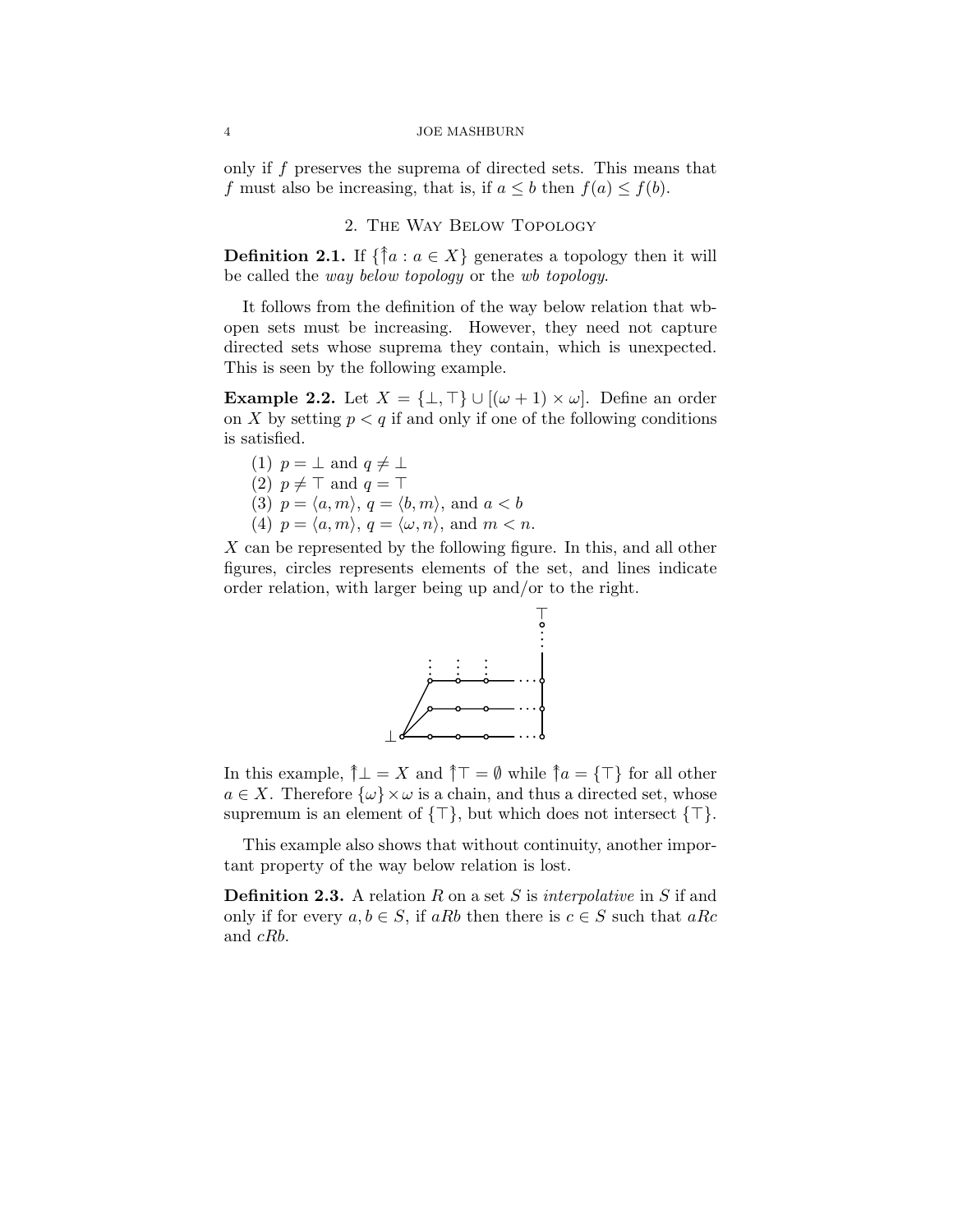The way below relation is always interpolative in a domain. However, ≪ is not interpolative in the last example, which is a noncontinuous dcos. Here  $\langle \omega, 0 \rangle \ll \top$  but there is no  $p \in X$  such that  $\langle \omega, 0 \rangle \ll p \ll \top$ . The kind of behavior exhibited in Example 2.2 cannot happen if  $\ll$  is interpolative.

**Theorem 2.4.** If  $\ll$  is interpolative in X and X admits a wb topology then the Scott topology is finer than the wb topology in  $X$ .

*Proof.* Let  $a \in X$  and let D be a directed subset of X such that  $\sup D = b \in \mathbb{S}^a$ . There is  $c \in X$  such that  $a \ll c \ll b$ . Let  $d \in D$ such that  $c \leq d$ . Then  $a \ll d$ , so  $D \cap \hat{a} \neq \emptyset$ . Therefore  $\hat{a}$  is Scott-open.

However, the wb topology and the Scott topology need not be the same, even when  $\ll$  is interpolative.

**Example 2.5.** Let  $X = \{\perp, \top\} \cup (\omega \times 2)$ . Define an order on X by setting  $p < q$  if and only if one of the following conditions is satisfied.

- (1)  $p = \perp$  and  $q \neq \perp$
- (2)  $p \neq \top$  and  $q = \top$
- (3)  $p = \langle m, i \rangle$  and  $q = \langle n, i \rangle$  for some  $m < n$  and  $i \in 2$

X can be represented by the following figure.



In this example  $p \ll q$  if and only if  $p = \perp$ . Therefore, if  $p \ll q$  then  $p \ll p \ll q$  and  $\ll$  is interpolative. The only nonempty wb-open set is  $X$ , but  $X - \{\perp\}$  is Scott-open.

A good characterization of wb-open sets is not known when ≪ is not interpolative. The next lemma and theorem give a characterization when  $\ll$  is interpolative. The proof of the lemma is straightforward.

**Lemma 2.6.** If  $\ll$  is interpolative in X and X admits a wb topology then  $\hat{\uparrow}(\hat{\uparrow}a) = \hat{\uparrow}a$  for all  $a \in X$ .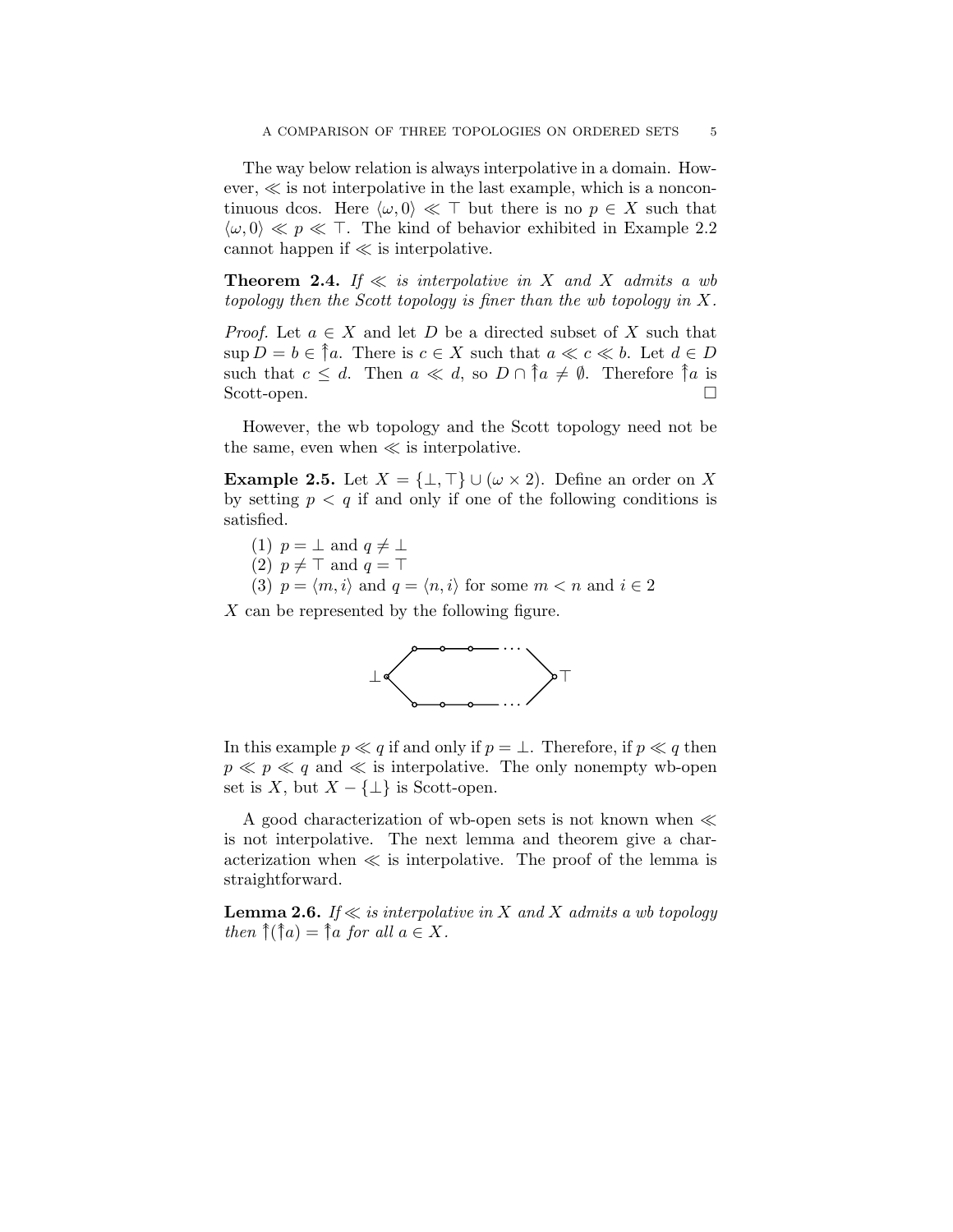**Theorem 2.7.** Let X be an ordered set in which  $\ll$  is interpolative and which admits a wb topology. A subset  $U$  of  $X$  is wb-open if and only if  $U = \uparrow U$ .

*Proof.* If  $U = \frac{2}{V}U$  it is obvious that U is wb-open. So assume that U is a wb-open subset of X. For every  $b \in U$  there is  $a_b \in X$  such that  $b \in \uparrow a_b \subseteq U$ . Then

$$
\uparrow U = \uparrow \left(\bigcup_{b \in U} \uparrow a_b\right) = \bigcup_{b \in U} \uparrow (\uparrow a_b) = \bigcup_{b \in U} \uparrow a_b = U
$$

From here we can get local compactness, which is one of the ingredients for the Baire property. This is because  $\int a = \{a\} \cup \hat{a}$ is compact.

**Theorem 2.8.** If  $\ll$  is interpolative in X and X admits a wb topology then  $X$  is locally compact in the wb topology.

*Proof.* Let U be wb-open in X and let  $b \in U$ . By Theorem 2.7 there is  $a \in U$  such that  $b \in \hat{a} \subseteq \hat{a} \subseteq U$ .

It helps to know something about wb-closed sets in order to determine whether such spaces must be sober. Unfortunately, there is not much that can be said about them. They do have to be decreasing, but Example 2.2 shows that if  $\ll$  is not interpolative then wb-closed sets need not be closed under suprema of directed sets. If  $\ll$  is interpolative, then wb-open sets are Scott-open, so wbclosed sets are Scott-closed. In this case, wb-closed sets are closed under directed suprema. One rather obvious property which should be noted is that the wb-closure of a set  $A$  is the set of points  $p$  such that  $\downarrow p \subseteq \downarrow A$ . One consequence is that, unlike the Scott topology,  $I_a$  need not be wb-closed. Another is that we lose sobriety, as is shown by the next example.

**Example 2.9.** Let  $X = \omega \times (\omega \cdot 3 + 1)$ . We will order X to match the following diagram.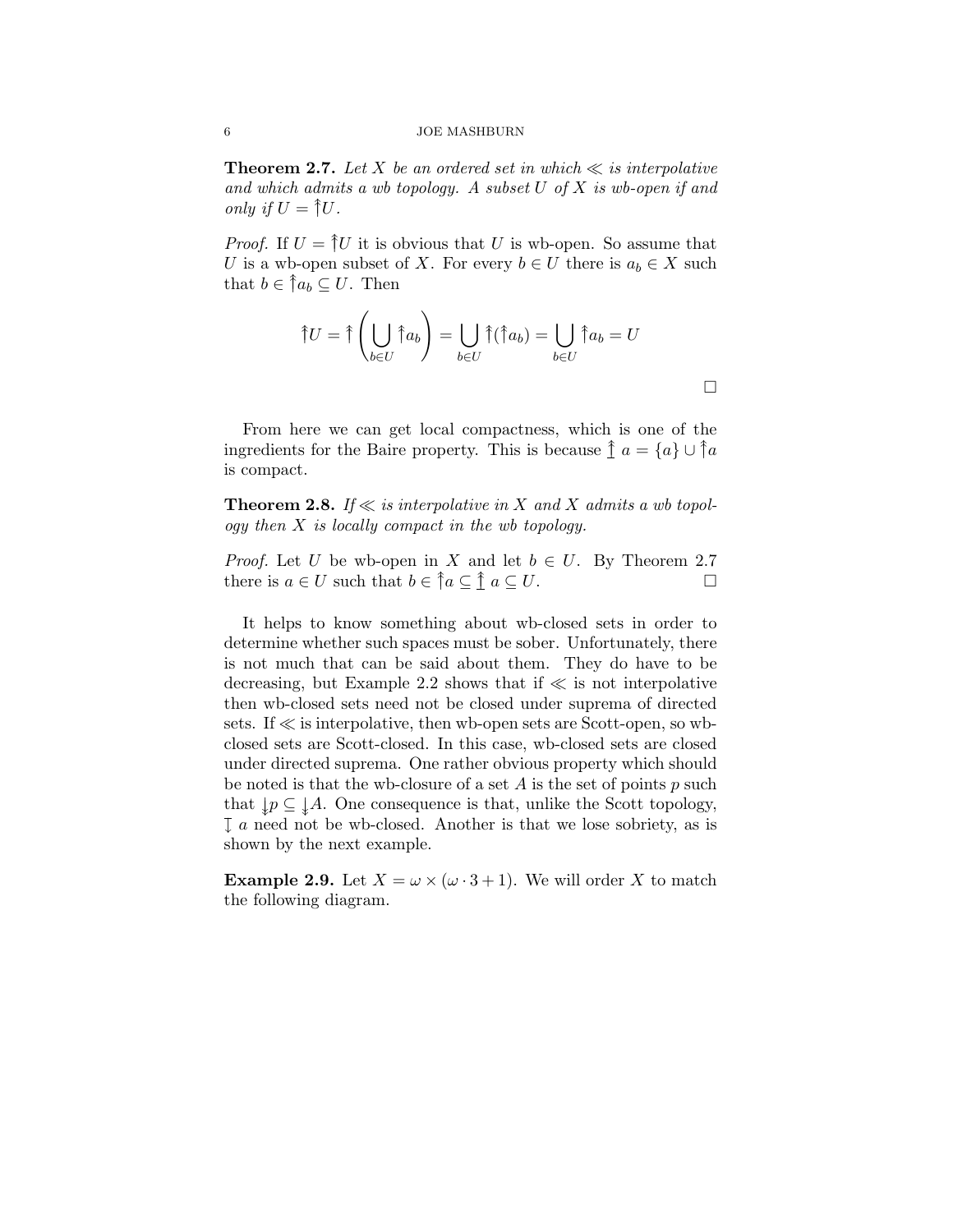

Define the order on X by setting  $p < q$  if and only if one of the following conditions is met.

- (1)  $p = \langle m, \alpha \rangle$  for some  $\alpha \leq \omega$  and  $q = \langle m, \beta \rangle$  for some  $\beta > \alpha$ .
- (2)  $p = \langle m, \alpha \rangle$  for some  $\alpha \leq \omega$ , and  $q = \langle n, \beta \rangle$  for some  $n > m$ and some  $\beta > \omega$ .
- (3)  $p = \langle m, \alpha \rangle$  for some  $\omega < \alpha \leq \omega \cdot 2$  and  $q = \langle m, \beta \rangle$  where either  $\alpha < \beta \leq \omega \cdot 2$  or  $\beta = \omega \cdot 3$ .
- (4)  $p = \langle m, \alpha \rangle$  for some  $\omega \cdot 2 < \alpha < \omega \cdot 3$  and  $q = \langle m, \beta \rangle$  for some  $\alpha < \beta \leq \omega \cdot 3$ .

For every  $n \in \omega$  let  $X_n = \{n\} \times (\omega \cdot 3 + 1)$ . If  $m < n$  then  $\langle m, \alpha \rangle < \langle n, \beta \rangle$  if and only if  $\alpha \leq \omega < \beta$ . Therefore, if C is a chain in X then  $C \cap X_n \neq \emptyset$  for at most two values of n. Also note that every directed subset of  $X_n$  has a supremum in  $X_n$ .

Let  $D \subseteq X$  be directed. If D is a chain then there is  $a \in D$ and  $n \in \omega$  such that  $D \cap \underline{\uparrow} a \subseteq X_n$ . Therefore D has a supremum. Assume that D is not a chain and that there are  $k, m \in \omega$  such that  $k < m$ ,  $D \cap X_k \neq \emptyset$ , and  $D \cap X_m \neq \emptyset$ . Let  $a \in D \cap X_k$  and  $b \in D \cap X_m$ . There is  $c \in D$  such that  $a, b \leq c$ . Then  $c \in X_n$ for some  $n \geq m$  and  $c = \langle n, \alpha \rangle$  for some  $\alpha > \omega$ . The only points of X larger than c lie in  $X_n$ . Therefore  $D \cap X_n$  is directed and  $\sup(D \cap X_n) = \sup D$ . Thus X is directed complete.

To verify that  $X$  admits a wb topology we need to know what  $\hat{a}$  is for all  $a \in X$ . Let  $m \in \omega$ .

- (1) If  $\alpha < \omega$  then  $\hat{\uparrow} \langle m, \alpha \rangle = \hat{\perp} \langle m, \alpha \rangle$ .
- $(2) \uparrow \langle m, \omega \rangle = \uparrow \langle m, \omega \rangle$
- (3) If  $\omega < \alpha \leq \omega \cdot 2$  then  $\hat{\uparrow} \langle m, \alpha \rangle = \emptyset$ .
- (4) If  $\omega \cdot 2 < \alpha < \omega \cdot 3$  then  $\hat{\uparrow} \langle m, \alpha \rangle = \hat{\downarrow} \langle m, \alpha \rangle$ .
- (5)  $\uparrow\langle m, \omega \cdot 3 \rangle = \emptyset$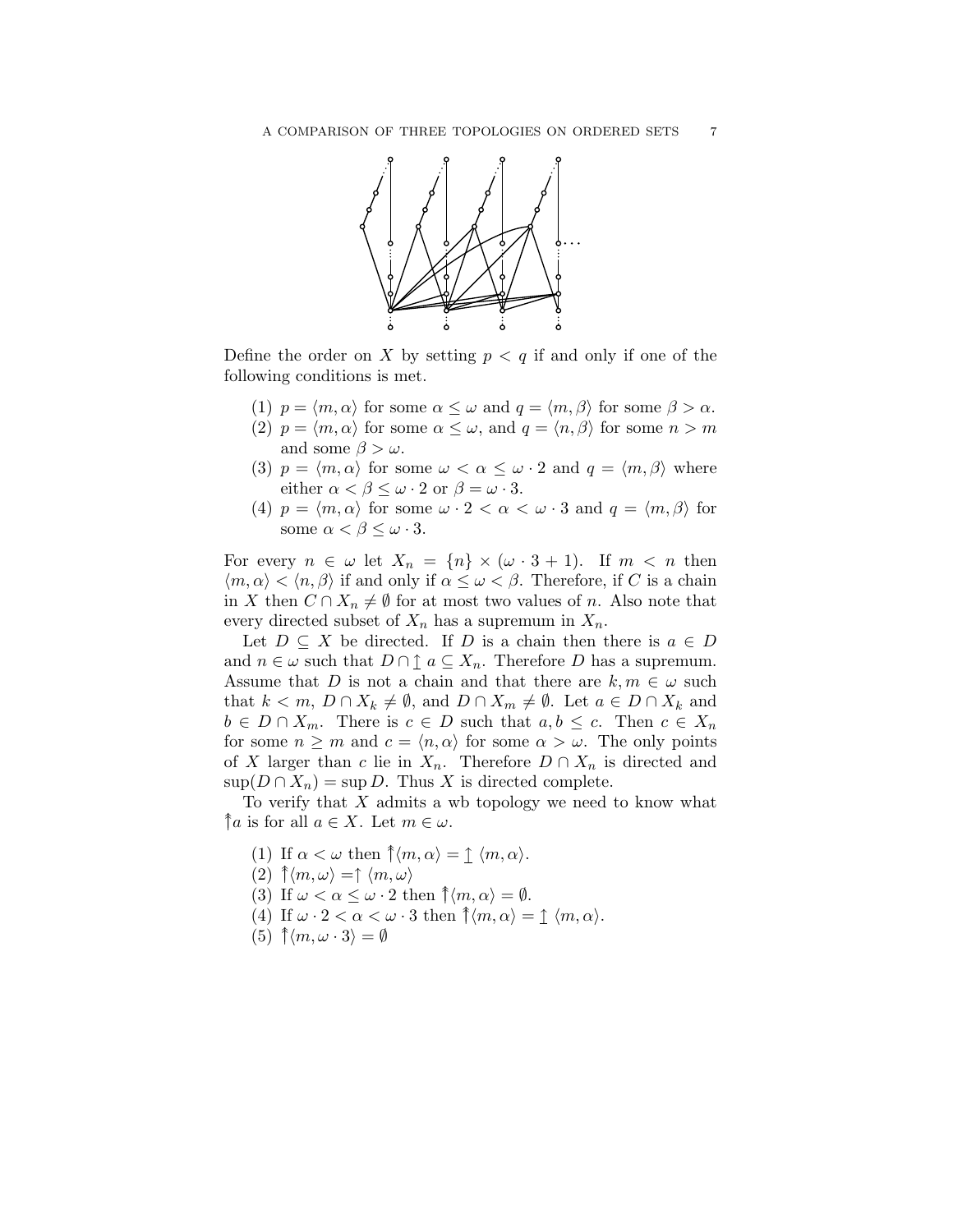A little checking using the above results will show that if  $a, b \in X$ then there is  $c \in X$  such that  $\hat{a} \cap \hat{b} = \hat{c}$ . Therefore X admits a wb topology.

Let  $C = \{ \langle m, \alpha \rangle : m \in \omega \text{ and } \alpha \leq \omega \cdot 2 \}.$  C is closed because it is equal to  $X - \bigcup_{n \in \omega} \hat{d}(n, \omega \cdot 2)$ . To see that C is irreducible, consider the following list. Let  $n \in \omega$ 

- (1) If  $\alpha < \omega$  then  $\downarrow \langle n, \alpha \rangle = \downarrow \langle n, \alpha \rangle$ .
- $(2) \downarrow \langle n, \omega \rangle = \downarrow \langle n, \alpha \rangle$
- (3) If  $\omega < \alpha \leq \omega \cdot 2$  then  $\downarrow \langle n, \alpha \rangle = \bigcup_{m \leq n} \downarrow \langle m, \omega \rangle$ .
- (4) If  $\omega \cdot 2 < \alpha < \omega \cdot 3$  then  $\downarrow \langle n, \alpha \rangle = \overline{\downarrow} \langle n, \alpha \rangle$ .
- (5)  $\downarrow \langle n, \omega \cdot 3 \rangle = \{ \langle n, \alpha \rangle : \omega \cdot 2 < \alpha < \omega \cdot 3 \} \cup \bigcup_{m \leq n} \downarrow \langle m, \omega \rangle$

Let A and B be closed subsets of C such that  $C = A \cup B$ . Assume that there is  $m \in \omega$  such that  $\langle m, \omega \cdot 2 \rangle \notin A$ . If  $\langle n, \omega \cdot 2 \rangle \in A$  for some  $n > m$  then  $\downarrow \langle m, \omega \cdot 2 \rangle \subseteq \downarrow \langle n, \omega \cdot 2 \rangle \subseteq A$ , so  $\langle m, \omega \cdot 2 \rangle \in A$ , a contradiction. Therefore  $\omega \times {\omega \cdot 2}$  must be a subset of B. But B is decreasing, so  $B = C$ . Therefore C is irreducible. But C cannot be the closure of a single point, again because closed sets are decreasing. Thus  $X$  is not sober.

Note that  $\ll$  is not interpolative in X because  $\langle m, \omega \rangle \ll \langle m, \omega \cdot 2 \rangle$ but there is no  $a \in X$  such that  $\langle m, \omega \rangle \ll a \ll \langle m, \omega \cdot 2 \rangle$ . Finally, X is Baire, because every open dense subset of X must contain all the maximal elements of  $X$ , and also the set of maximal elements of  $X$  is discrete in its relative wb topology.

Before moving on to the next section, let us take a brief look at continuous functions under the wb topology. The next example shows that the Scott-continuity of a function does not imply that it is wb-continuous.

**Example 2.10.** Let X be the space of Example 2.5. Give  $2 =$  $\{0,1\}$  its usual order and define  $f: X \rightarrow 2$  by  $f(\perp) = 0$  and  $f(a) = 1$  for all  $a \neq \perp$ . Then f is Scott-continuous, but is not wbcontinuous because  $\{1\}$  is wb-open in 2, but  $f^{-1}[\{1\}] = X - {\{\perp\}}$ is not wb-open in  $X$ .

Because the wb topology on the space  $X$  used in the last example is the indiscrete topology, we can easily define a wb-continuous function from  $X$  into itself which does not preserve order or the suprema of a directed set.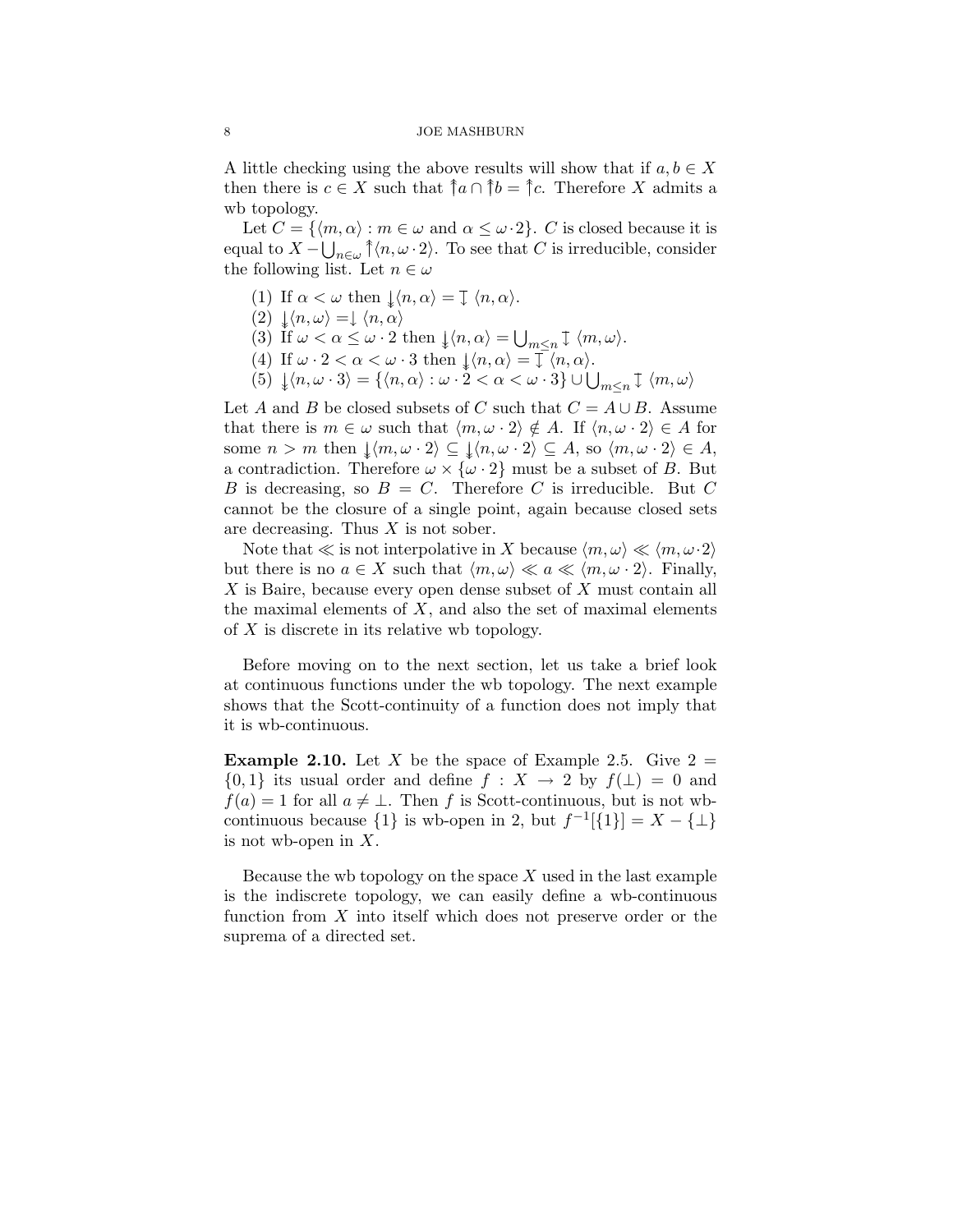#### 3. The Weakly Way Below Relation and Topology

The following properties follow easily from the definition of  $\ll_w$ and are all surely known to everyone who has seen this relation.

# Theorem 3.1. Let  $a, b, c \in X$ .

(1)  $a \ll b \implies a \ll_w b$ (2)  $a \ll_w b \implies a \leq b$ (3)  $a \leq b \ll_w c \implies a \ll_w c$ (4)  $a \ll_w b \ll_w c \implies a \ll_w c$ 

There is one property enjoyed by  $\ll$  which  $\ll_w$  does not have. If  $a \ll b \leq c$  then  $a \ll c$ . This is not necessarily true for  $\ll_w$ , which has a big impact on the topology generated by  $\ll_w$ .

**Definition 3.2.** For every  $a \in X$  let  $\downarrow_w a = \{b \in X : b \ll_w a\}$  and  $\hat{a}_{w} = \{b \in X : a \ll_{w} b\}.$ 

We do not know that  $\uparrow_w a$  is increasing. In fact, if  $\uparrow_w a$  is increasing for every  $a \in X$  then  $\ll_w = \ll$ , as Coecke and Martin noted in [6]. In this paper, Martin has defined a weaker version of the increasing property which is useful.

**Definition 3.3.** A relation R is *weakly increasing* in an ordered set X if and only if for every  $a, b, c \in X$  if  $aRb \leq c$  and there is  $d \in X$  such that cRd then aRc.

The following property, defined by Keye Martin in [6], is the weakly way below relation's version of continuity.

**Definition 3.4.** X is exact if and only if for every  $a \in X$ ,  $\downarrow_w a$  is directed and  $\sup \downarrow_w a = a$ .

**Definition 3.5.** A weak domain is an exact dcos in which  $\ll_w$  is weakly increasing.

Exactness does not have much effect on  $\ll$ . All the examples we have given so far have been exact. Two important properties follow from exactness. The first involves interpolation, and the second is the existence of a topology.

**Theorem 3.6.** If X is a weak domain then  $\ll_w$  is interpolative in X.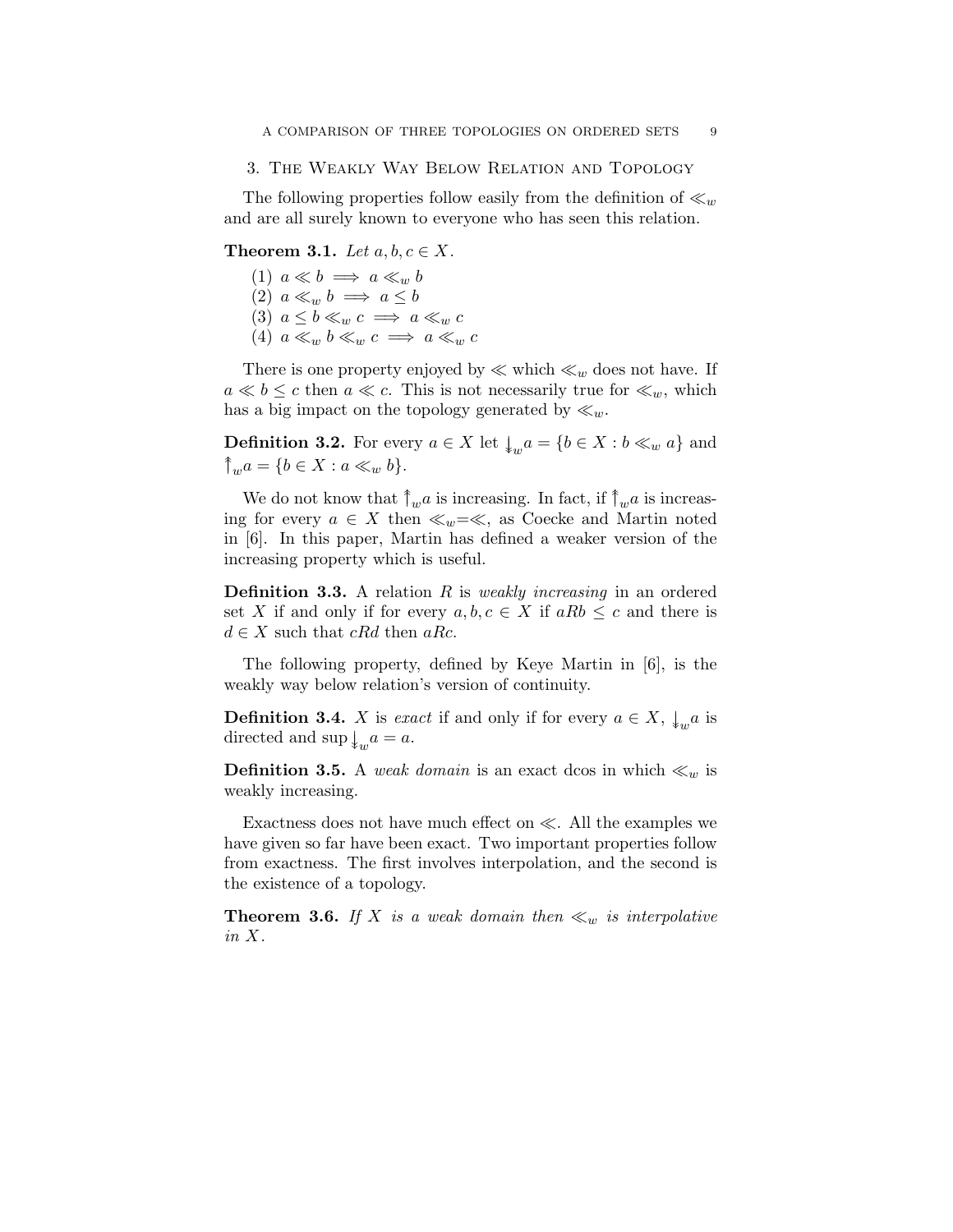#### 10 JOE MASHBURN

This theorem is due to Martin. We will include a proof because the author has not found one in the literature, and because it follows the proof that  $\ll$  is interpolative in continuous dcos, which is also hard to find.

*Proof.* Let  $a, c \in X$  such that  $a \ll_w c$ . We will show that  $\downarrow_w (\downarrow_w c)$ is directed and has supremum c. Let  $p, q \in \downarrow_w(\downarrow_w c)$ . There are  $r, s \ll_w c$  such that  $p \ll_w r$  and  $q \ll_w s$ . But  $\downarrow_w c$  is directed, so there is  $t \in \downarrow_w c$  such that  $r, s \leq t$ . Then  $p \ll_w r \leq t \ll_w c$ and  $q \ll_w s \leq t \ll_w c$ . Since  $\ll_w$  is weakly increasing, we have  $p, q \ll_w t$ . But  $\downarrow_w t$  is directed so there is  $u \in \downarrow_w t$  such that  $p, q \leq u$ . Obviously  $u \in \downarrow_w(\downarrow_w c)$ , so  $\downarrow_w(\downarrow_w c)$  is directed.

Now X is a dcos, so  $\downarrow_w(\downarrow_w c)$  has a supremum s. Since  $\downarrow_w(\downarrow_w c) \subseteq$  $\downarrow_w c$  we know that c is an upper bound of  $\downarrow_w (\downarrow_w c)$  and that  $s \leq c$ . Also, if  $b \in \downarrow_w c$  then s is an upper bound of  $\downarrow_w b$ . Therefore  $b \leq s$ . It follows that s is an upper bound of  $\downarrow_w c$  and that  $c \leq s$ . Since  $\downarrow_w(\downarrow_w c)$  is directed and has supremum c, there must be  $x \in \downarrow_w(\downarrow_w c)$ such that  $a \leq x$ . Let  $b \in \bigcup_{w} c$  such that  $x \ll_w b$ . Then  $a \ll_w b \ll_w$ c.  $\Box$ 

The following example shows that  $X$  can be interpolative without  $\ll_w$  being weakly increasing.

**Example 3.7.** Let  $X = \omega + 4$  and define an order X by giving  $\omega \cup {\omega + 2, \omega + 3}$  its usual order, and declaring  $\omega < \omega + 1 < \omega + 2$ . X can be represented by the following figure.



Here  $\omega \ll_w \omega + 1 \leq \omega + 2 \ll_w \omega + 3$ , but  $\omega \not\ll_w \omega + 2$ . It is easy to check that  $\ll_w$  is interpolative.

**Theorem 3.8.** If X is exact then  $\{\uparrow_w a : a \in X\}$  is a basis for a topology on X.

*Proof.* If  $b \in X$  then  $\downarrow_w b$  is a directed set with supremum b so there is  $a \in X$  such that  $b \in \hat{w}_u$ .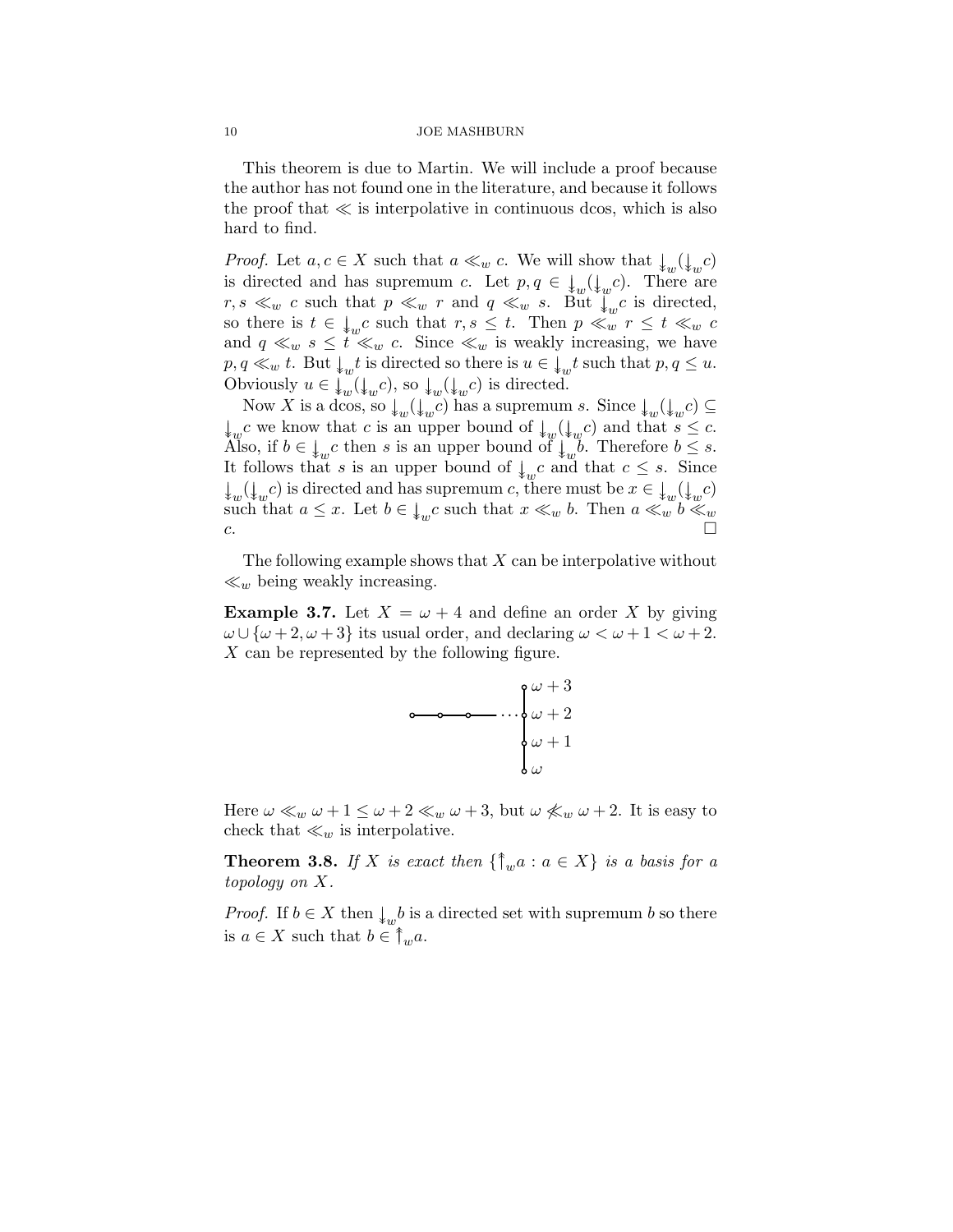Let  $a, b, c \in X$  with  $c \in (\uparrow_w a) \cap (\uparrow_w b)$ . Then  $a, b \in \downarrow_w c$ , which is directed, and there is  $d \ll_w c$  such that  $a, b \leq d$ . If  $d \ll_w e$  then  $a \ll_w e$  and  $b \ll_w e$ , so  $c \in \hat{\uparrow}_w d \subseteq (\hat{\uparrow}_w a) \cap (\hat{\uparrow}_w b)$ .

It is possible for  $\{\uparrow_w a : a \in X\}$  to generate a topology on X even when X is not exact. Whenever  $\{\uparrow_w a : a \in X\}$  does generate a topology, we will call it the *weakly way below topology* or *wwb topol*ogy. Obviously wwb-open sets do not have to be increasing. Example 2.2 shows that wwb-open sets need not capture directed sets whose suprema they contain. The next example also shows this, but it has more properties.

**Example 3.9.** Let  $X = (\omega \times 2) \cup (\omega \times \{1\} \times \omega) \cup \{\top\}$ . We will define an order on  $X$  to match the following diagram.



For every  $p, q \in X$  set  $p < q$  if and only if one of the following conditions is met.

- (1)  $p \neq \top$  and  $q = \top$
- (2)  $p \neq q$ ,  $p = \langle m, i \rangle$ ,  $q = \langle n, j \rangle$ ,  $m \leq n$ , and  $i \leq j$
- (3)  $p = \langle m, 1, k \rangle$ ,  $q = \langle n, 1 \rangle$ , and  $m \leq n$ .

For every  $n \in \omega$ ,  $\{n\} \times \{1\} \times \omega$  is a directed set whose supremum is  $\langle n, 1 \rangle$ . Also,  $\omega \times \{0\}$  and  $\omega \times \{1\}$  are both directed sets whose supremum is ⊤.

- (1)  $\downarrow_w \top = \omega \times \{0\}$  and  $\uparrow_w \top = \emptyset$
- (2) For every  $n \in \omega$ ,  $\downarrow_w \langle n, 1 \rangle = \{n\} \times \{1\} \times \omega$  and  $\uparrow_w \langle n, 1 \rangle = \emptyset$ .
- (3) For every  $m, k \in \omega$ ,  $\downarrow_w \langle m, 1, k \rangle = \downarrow \langle m, 1, k \rangle$  and  $\uparrow_w \langle m, 1, k \rangle =$  $\{\langle m, 1, n \rangle : k \leq n\} \cup \tilde{\{\langle m, 1 \rangle\}}.$
- (4) For every  $m \in \omega$ ,  $\downarrow_w \langle m, 0 \rangle = \downarrow \langle m, 0 \rangle$  and  $\uparrow_w \langle m, 0 \rangle =$  $\{\langle n, 0 \rangle : m \leq n\} \cup \{\top\}.$

X is a weak domain. But  $U = (\omega \times \{0\}) \cup \{\top\}$  is a wwb-open subset of X, sup $(\omega \times \{1\}) = \top$ , and  $(\omega \times \{1\}) \cap U = \emptyset$ .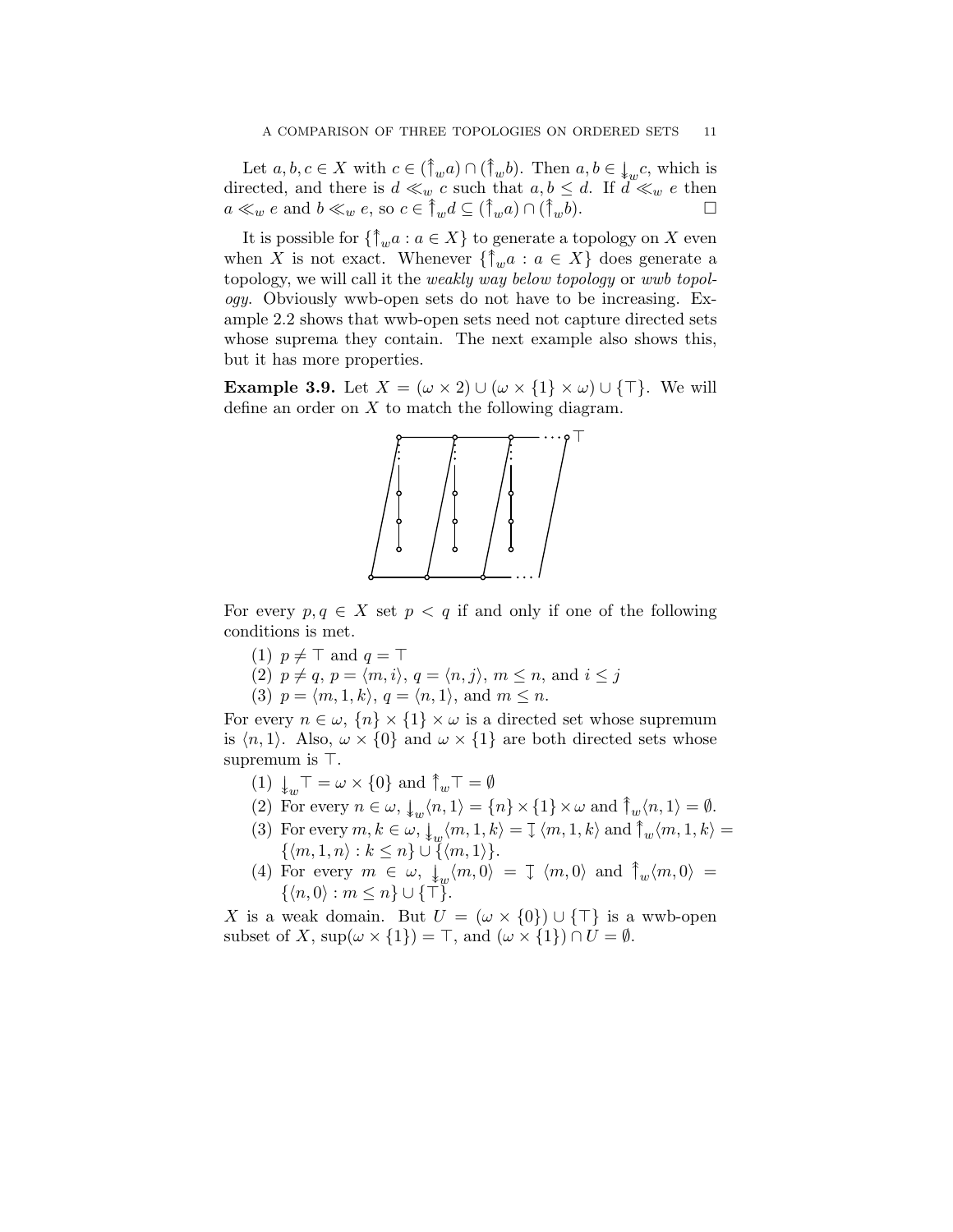The next theorem shows that in exact sets the relation between the Scott topology and the wwb topology is reversed from that of the Scott topology and the wb topology.

**Theorem 3.10.** If X is exact then the wwb topology on X is finer than the Scott topology.

*Proof.* Let  $U \subseteq X$  be Scott-open and let  $b \in U$ . Now  $\downarrow_w b$  is directed and  $b = \sup \downarrow_w b$ , so there is  $a \in (\downarrow_w b) \cap U$ . Since U is increasing we have  $b \in \uparrow_w a \subseteq \uparrow a \subseteq U$ .

So if X is exact and  $\ll$  is interpolative in X then the wwb topology is finer that the wb topology. In the next example, the Scott and wb topologies are equal, while the wwb topology is strictly finer.

**Example 3.11.** Set  $X = [(\omega+1) \times 2] \cup (\omega \times \{0\} \times \omega) \cup (\omega \times \{0\} \times \omega \times$  $\omega$ ). We will define an order on X to match the following diagram.



Define the order on X by the following rules. Here  $m, j, k \in \omega$  and  $i \in 2$ .

(1)  $p < \langle \omega, 1 \rangle$  for all  $p \in X - {\langle \omega, 1 \rangle}.$ (2)  $p < \langle \omega, 0 \rangle$  for all  $p \in X - [(\omega + 1) \times \{1\}].$ (3)  $\langle m, i \rangle < \langle n, i \rangle$  for all  $n \geq m$ . (4)  $\langle m, 0, j \rangle < \langle n, 1 \rangle$  for all  $n \geq j$ . (5)  $\langle m, 0, j \rangle < \langle n, 0 \rangle$  for all  $n \geq m$ . (6)  $\langle m, 0, j, k \rangle < \langle n, 1 \rangle$  for all  $n \geq j$ . (7)  $\langle m, 0, j, k \rangle < \langle n, 0 \rangle$  for all  $n \geq m$ . (8)  $\langle m, 0, j, k \rangle < \langle m, 0, j \rangle$ . (9)  $\langle m, 0, j, k \rangle < \langle m, 0, j, n \rangle$  for all  $n \geq k$ .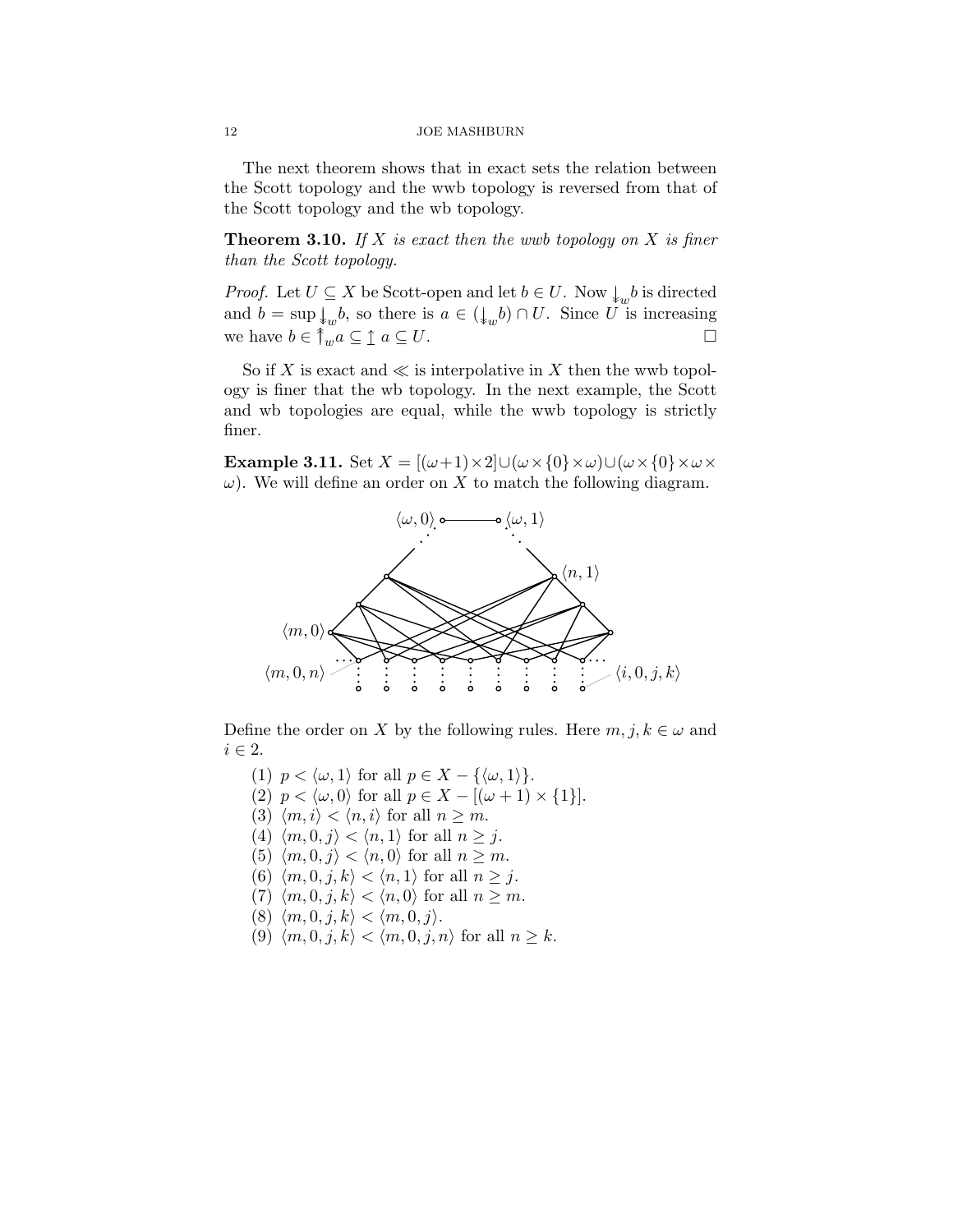For  $i = 0, 1, \omega \times \{i\}$  is a chain whose supremum is  $\langle \omega, i \rangle$ . The set  $\omega \times \{0\} \times \omega$  is an antichain. If  $p \in \omega \times \{0\}$  and  $q \in \omega \times \{1\}$  then there is  $r \in \omega \times \{0\} \times \omega$  such that  $r < p, q$ . For every  $r \in \omega \times \{0\} \times \omega$ there are  $p \in \omega \times \{0\}$  and  $q \in \omega \times \{1\}$  such that  $r < p, q$ . For every  $m, j \in \omega$  the set  $\{m\} \times \{0\} \times \{j\} \times \omega$  is a chain whose supremum is  $\langle m, 0, j \rangle$ . X is a directed complete ordered set.

Let  $m, j, k \in \omega$  and  $i \in 2$ .

- $(1) \hat{\uparrow} \langle \omega, i \rangle = \hat{\uparrow} \langle m, 0 \rangle = \emptyset$
- $(2) \uparrow \langle m, 1 \rangle = \uparrow \langle m, 1 \rangle$
- (3)  $\hat{\uparrow} \langle m, 0, j \rangle = \hat{\uparrow} \langle m, 0, j \rangle = (\hat{\uparrow} \langle m, 0 \rangle) \cup (\hat{\uparrow} \langle j, 1 \rangle)$
- $(4) \uparrow \langle m, 0, j, k \rangle = \uparrow \langle m, 0, j, k \rangle$

A little checking will show that X admits a wb topology and that  $\ll$  is interpolative in X. So the Scott topology is finer than the wb topology. Let  $U \subseteq X$  be Scott-open.

If  $\langle \omega, 1 \rangle \in U$  then there is  $m \in \omega$  such that  $\langle m, 1 \rangle \in U$ . But  $\hat{\uparrow} \langle m, 1 \rangle = \hat{\downarrow} \langle m, 1 \rangle$  so  $\langle \omega, 1 \rangle \in \hat{\uparrow} \langle m, 1 \rangle \subseteq U$ .

If  $\langle \omega, 0 \rangle \in U$  then  $\langle \omega, 1 \rangle \in U$ . There are  $j, m \in \omega$  such that  $\langle j, 1 \rangle \in U$  and  $\langle m, 0 \rangle \in U$ . But  $\hat{\uparrow} \langle m, 0, j \rangle = (\hat{\uparrow} \langle m, 0 \rangle) \cup (\hat{\uparrow} \langle j, 1 \rangle)$ so  $\langle \omega, 0 \rangle \in \hat{\uparrow} \langle m, 0, j \rangle \subseteq U$ .

If  $\langle m, 1 \rangle \in U$  then  $\langle m, 1 \rangle \in \mathcal{N}(m, 1) \subseteq U$ .

If  $\langle m, 0 \rangle \in U$  then  $\uparrow \langle m, 0 \rangle \subseteq U$ . In particular,  $\langle \omega, 1 \rangle \in U$ . Thus there is  $j \in \omega$  such that  $\langle j, 1 \rangle \in U$  and therefore  $\hat{\perp} \langle j, 1 \rangle \subseteq U$ . So  $\langle m, 0 \rangle \in \hat{\uparrow} \langle m, 0, j \rangle \subseteq U.$ 

If  $\langle m, 0, j \rangle \in U$  then  $\uparrow \langle m, 0, j \rangle \subseteq U$ . Also, there is  $k \in \omega$  such that  $\langle m, 0, j, k \rangle \in U$ . But then  $\uparrow \langle m, 0, j, k \rangle \subseteq U$ , so  $\langle m, 0, j \rangle \in$  $\mathcal{m}(m, 0, j, k) \subseteq U$ .

If  $\langle m, 0, j, k \rangle \in U$  then  $\uparrow \langle m, 0, j, k \rangle \subseteq U$  and  $\langle m, 0, j, k \rangle \in$  $\hat{\uparrow} \langle m, 0, j, k \rangle \subseteq U$ . Therefore the Scott and wb topologies are the same.

We next turn our attention to the weakly way below relation. Again let  $m, j, k \in \omega$ .

 $(1) \downarrow_w \langle \omega, 1 \rangle = (\omega \times \{1\}) \cup (\omega \times \{0\} \times \omega) \cup (\omega \times \{0\} \times \omega \times \omega)$  $(2) \downarrow_w \langle \omega, 0 \rangle = \downarrow \langle \omega, 0 \rangle$ (3)  $\downarrow_w \langle m, 1 \rangle = \mathbb{I} \langle m, 1 \rangle$  $(4) \downarrow_w \langle m, 0 \rangle = \text{I} \langle m, 0 \rangle$  $(5) \downarrow_w \langle m, 0, j \rangle = \downarrow \langle m, 0, j \rangle$ (6)  $\downarrow_w \langle m, 0, j, k \rangle = \downarrow \langle m, 0, j, k \rangle$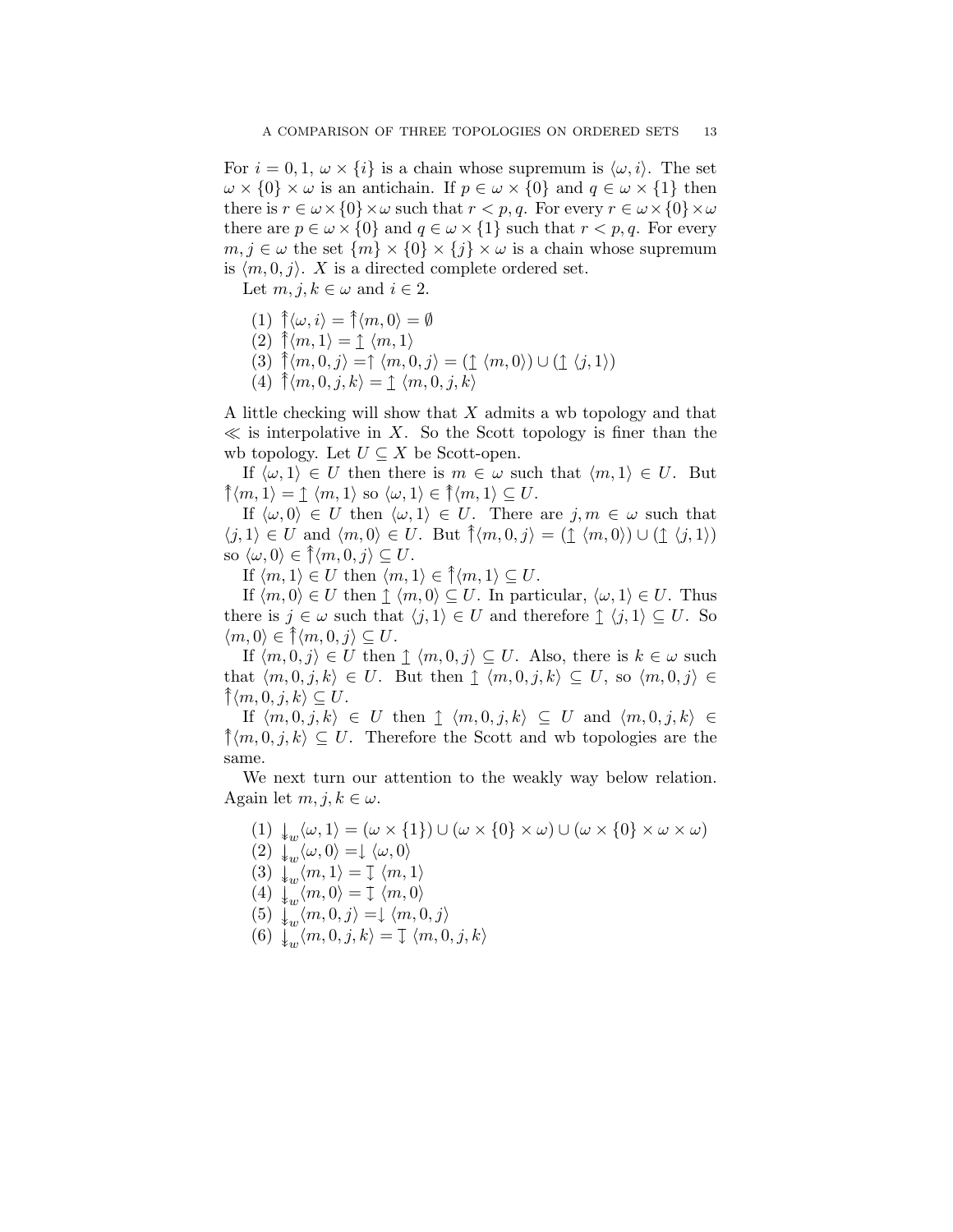It is easy to see from this list that  $X$  is exact and so it admits a wwb topology. A calculation of  $\uparrow_w a$  for all  $a \in X$  will show that  $\uparrow_w a$ is increasing for all  $a \in X - (\omega \times \{0\})$ . Now  $\uparrow \langle m, 0 \rangle - \uparrow_w \langle m, 0 \rangle =$  $\{\langle \omega, 1 \rangle\}$  and  $\uparrow_w \langle \omega, 1 \rangle = \emptyset$ . It follows that  $\ll_w$  is weakly increasing in X. Also,  $\hat{\uparrow}_w \langle 0, 0 \rangle = (\omega + 1) \times \{0\}$  which is not increasing, and therefore not Scott-open.

We can give a characterization of wwb-open sets that is the same as our earlier characterization of wb-open sets. The proofs are the same as before.

**Lemma 3.12.** If  $\ll_w$  is interpolative in X and X admits a wwb topology then  $\hat{w}(\hat{w}) = \hat{w}$  for all  $a \in X$ .

**Theorem 3.13.** Let X be an ordered set in which  $\ll_w$  is interpolative and which admits a wwb topology. A subset U of X is wwb-open if and only if  $U = \uparrow_w U$ .

**Theorem 3.14.** If  $\ll_w$  is interpolative in X and X admits a wwb topology then X is locally compact in the wwb topology.

When it comes to characterizing wwb-closed sets, we can do a bit better than we did with wb-closed sets, but not much. That is because we have the exactness property. We will denote the closure of A in the wwb-topology by  $Cl_{wwb}A$ . As in the case with the way below topology,  $Cl_{wwb}A = \{p \in X : \downarrow_w p \subseteq \downarrow_w A\}.$ 

**Definition 3.15.** The directed closure of a subset  $A$  of  $X$  is the set  $DC(A)$  of all elements of X which are the suprema of a directed subset of A.

**Theorem 3.16.** If X is an exact ordered set and  $A \subseteq X$  then  $Cl_{wwb}A = DC(\downarrow_w A).$ 

*Proof.* If  $p \in Cl_{wwb}A$  then  $\downarrow_w p \subseteq \downarrow_w A$ . But  $\downarrow_w p$  is a directed set with supremum p, so  $p \in DC(\downarrow_{w} A)$ . If  $p \in DC(\downarrow_{w} A)$  then there is a directed subset D of  $\downarrow_{w} A$  such that  $p = \sup D$ . Since X is exact there must be some  $a \in X$  such that  $a \ll_w p$ . Let  $b \in D$  such that  $a \leq b$ . There is  $c \in A$  such that  $b \ll_w c$ . Therefore  $a \ll_w c$ . So  $\downarrow_w p \subseteq \downarrow_w A$  and  $p \in Cl_{wwb}A$ .

That weak domains need not be sober or Baire is seen from the following example.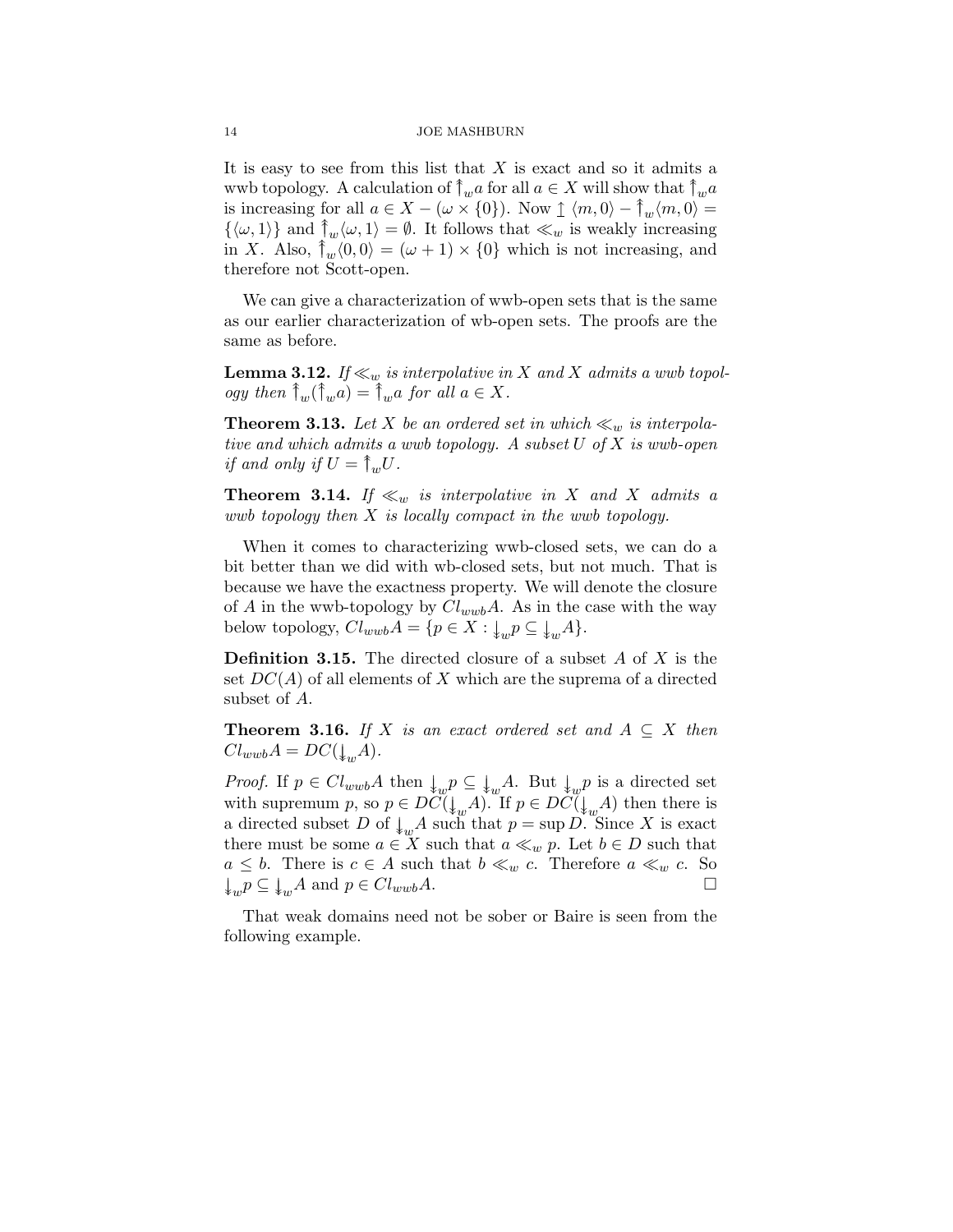**Example 3.17.** Let  $X = (\omega \times \{0\}) \cup [(\omega + 1) \times \{1\}]$  with its usual product order. Then  $\uparrow_w \langle \omega, 1 \rangle = \emptyset$  and  $\downarrow_w \langle \omega, 1 \rangle = \omega \times \{0\}$ . Also, for every  $m \in \omega$ ,  $\hat{\uparrow}_w \langle m, 0 \rangle = [(\omega - m) \times 2] \cup {\{\langle \omega, 1 \rangle\}}, \hat{\uparrow}_w \langle m, 1 \rangle =$  $(\omega - m) \times 2$ ,  $\downarrow_w \langle m, 0 \rangle = \mathbb{J} \langle m, 0 \rangle$ , and  $\downarrow_w \langle m, 1 \rangle = \mathbb{J} \langle m, 1 \rangle$ . X is a weak domain.

If A and B are closed subsets of X whose union is  $X$ , then one of these two sets must contain a cofinal subset of  $\omega \times \{1\}$ . Whichever one it is will be equal to  $X$ . Therefore  $X$  is an irreducible closed subset of itself, but is not the closure of a point.

For every  $m \in \omega$ ,  $\hat{w}_w(m, 1)$  is an open dense subset of X, and  $\bigcap_{m\in\omega}\widehat{\uparrow}_{w}\langle m,1\rangle=\emptyset$ . Therefore X is not Baire.

Let us again say a brief word about continuous functions before we end this section. Just as was the case for the wb topology, the continuity of a function in the wwb topology is unaffected by the preservation properties of the function. It is easy to find examples of functions that are Scott-continuous, but not wwb-continuous, or that are wwb-continuous, but not Scott-continuous.

### 4. Representability

As we mentioned in the introduction, every domain representable topological space must be Baire. It is obvious that the completeness property plays an important role, here, but the importance of the continuity condition is not so obvious. Is it possible to weaken or even eliminate this property and still retain Baire? In this section we will see that the answer is no. First, a little vocabulary.

**Definition 4.1.** A topological space  $T$  is weak domain representable if and only if there is a weak domain  $X$  such that max  $X$ , in its relative wwb topology, is homeomorphic to T.

The first theorem concerns spaces that are not represented by domains or weak domains, but rather those that can be represented by noncontinuous directed complete ordered sets in their Scott topology.

**Theorem 4.2.** If  $T$  is a first countable topological space then there is a weak domain  $X$  such that  $\max X$ , with its relative Scott topology, is homeomorphic to T.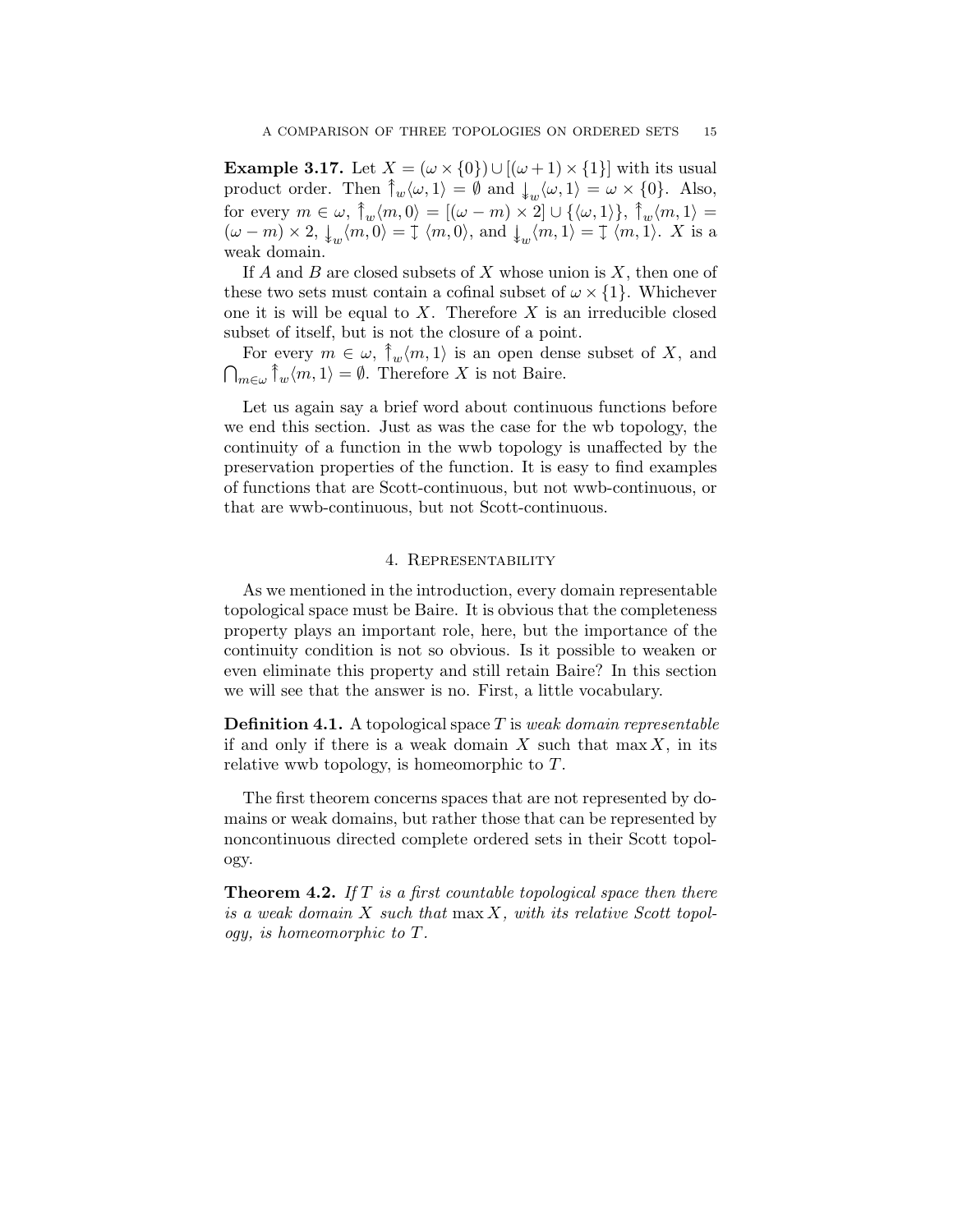*Proof.* For every  $a \in T$  let  $\{B(a, n) : n \in \omega\}$  be a nested neighborhood base for a in T. Set  $X = T \times (\omega + 1)$  and define an order on X by setting  $\langle a, m \rangle < \langle b, n \rangle$  if and only if either  $a = b$  and  $m < n$ or  $n = \omega$  and  $b \in B(a, m)$ . For every  $a \in T$ ,  $\{a\} \times \omega$  is a chain whose supremum is  $\langle a, \omega \rangle$ . If  $a, b \in T$  with  $a \neq b$  and  $m, n \in \omega$ then  $\langle a, m \rangle$  and  $\langle b, n \rangle$  are incomparable. This means that if D is a directed subset of T and there are  $a, b \in T$  such that  $a \neq b$  and D intersects both  $\{a\} \times \omega$  and  $\{b\} \times \omega$  then D must contain an element of  $T \times (\omega + 1)$ . Also, max  $X = T \times (\omega + 1)$ .

For every  $a \in T$  and  $n \in \omega$ ,  $\downarrow_w \langle a, n \rangle = \mathbb{I} \langle a, n \rangle$  and  $\downarrow_w \langle a, \omega \rangle =$  ${a} \times \omega$ . Therefore X is exact. It is easy to check that  $\ll_w$  is weakly increasing in X.

Let D be a directed subset of X. If there is  $a \in T$  such that  $\langle a, \omega \rangle \in D$  then  $\langle a, \omega \rangle = \sup D$ . So assume that  $D \cap (T \times {\omega}) = \emptyset$ . There must be  $a \in T$  such that  $D \subseteq \{a\} \times \omega$ . But then D has a supremum. Therefore  $D$  is directed complete.

Define  $f: T \to \max X$  by  $f(a) = \langle a, \omega \rangle$ . This function is obviously one-to-one and onto. We will show that it is a homeomorphism. Let U be an open subset of T and set  $V = f[U]$ . For every  $a \in U$  let  $n_a \in \omega$  such that  $B(a, n_a) \subseteq U$ . Set  $W = \bigcup_{a \in U} \mathcal{L} \langle a, n_a \rangle$ . Then  $W$  is increasing. Let  $D$  be a directed subset of  $X$  such that sup  $D \in W$ . If sup  $D \notin D$  then there is  $a \in T$  such that  $\sup D = \langle a, \omega \rangle$  and thus  $D \cap (\{a\} \times \omega)$  is cofinal in  $\{a\} \times \omega$ . Therefore there is  $n > n_a$  such that  $\langle a, n \rangle \in D$ . Since  $n > n_a$  we know that  $\langle a, n \rangle \in W$ . So W is Scott-open.

Now let W be a Scott-open subset of X and set  $V = W \cap \max X$ . Let  $U = f^{-1}[V]$ . If  $a \in U$  then  $\langle a, \omega \rangle \in V$  and there is  $n \in \omega$  such that  $\langle a, n \rangle \in W$ . But W is increasing, so  $B(a, n) \subseteq U$ . Therefore U is open in T.

Note that no separation properties are assumed. In general, if we were using the wwb topology rather than the Scott topology, then max X would have to be  $T_1$  since X is exact. In this example,  $\max X$  is discrete in the wb or wwb topology. This construction will work with any topological space  $T$  having the following property. For every element a of T there is a limit ordinal  $\lambda_a$  and a collection  ${B(a, \alpha) : \alpha \in \lambda_a}$  of subsets of T such that a is in the interior of  $B(a, \alpha)$  for all  $\alpha \in \lambda_a$ ,  $B(a, \beta) \subseteq B(a, \alpha)$  if and only if  $\alpha < \beta$ , and if  $\beta \in \lambda_a$  is a limit ordinal then  $B(a, \beta) = \bigcap_{\alpha \in \beta} B(a, \alpha)$ . In fact,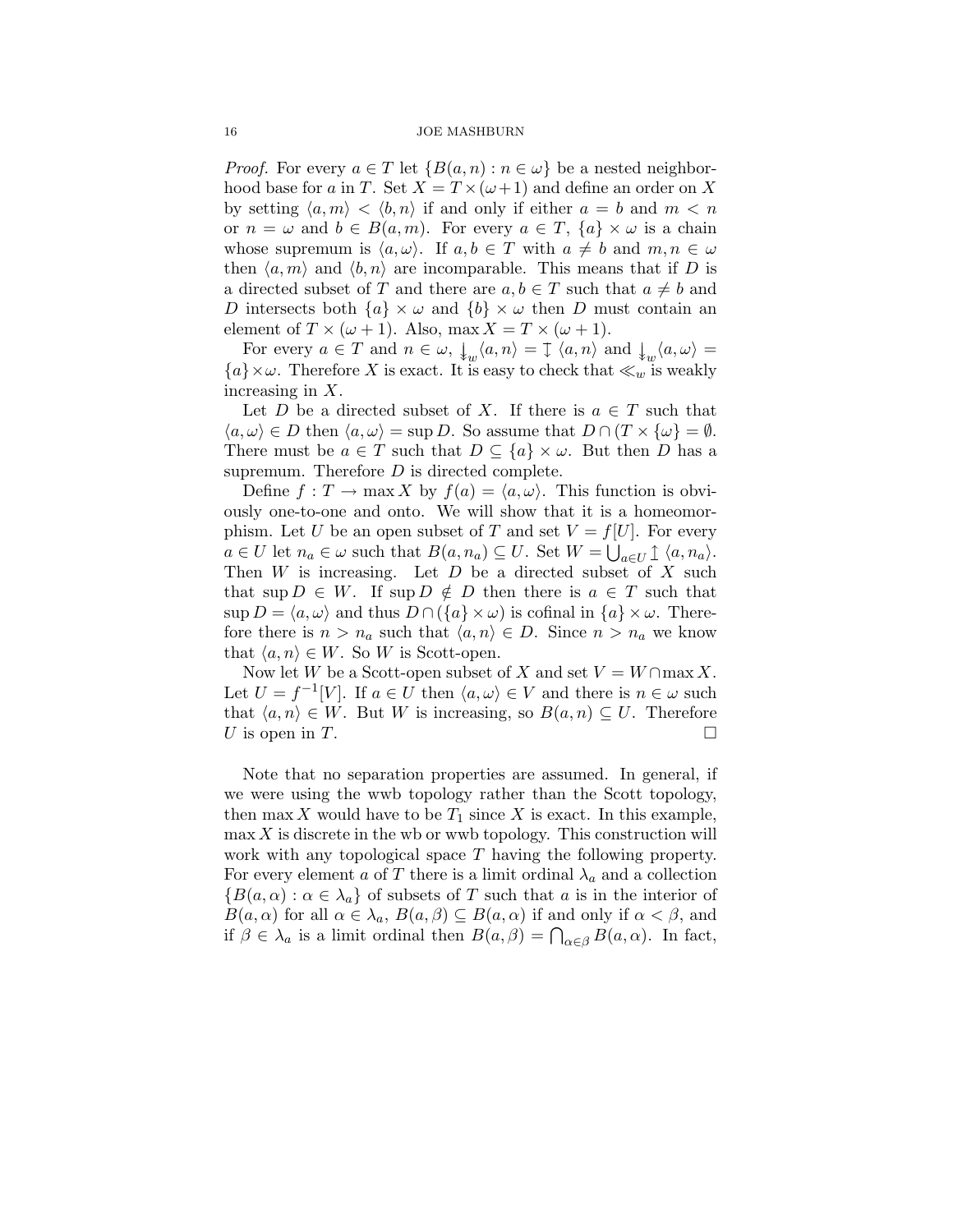if one is willing to surrender the completeness property as well as continuity, this construction works with every topological space.

The maximal elements of an ordered set X see no difference in the way below and weakly way below relations. For this reason it is reasonable to expect that domain representable and weak domain representable spaces will be the same, or at least that they are both Baire. The following example shows that this is not the case. We begin with the rational numbers. A common technique used to generate domains is to combine the singletons of a space with a collection of compact neighborhoods and order by reverse inclusion. The singletons provide suprema for directed sets of the neighborhoods. But if we use the rational numbers then there will be directed sets of these neighborhoods which should be converging to irrational numbers, so the ordered set will not be directed complete. To overcome this shortcoming, we will include the irrationals, as well, but will create an order in such a way that the rational numbers are an open dense subset in the set of maximal elements.

**Example 4.3.** Let  $X = \mathbb{R} \times (\omega + 1)$ . In the following discussion, we will set  $2^{-\omega} = 0$ . Define an order on X by setting  $\langle a, m \rangle < \langle b, n \rangle$ if and only if at least one of the following conditions is satisfied.

- (1)  $m < n = \omega$  and  $b \in [a 2^{-m}, a + 2^{-m}]$
- (2) *b* ∈ ℚ and  $[b 2^{-n}, b + 2^{-n}]$  ⊆  $[a 2^{-m}, a + 2^{-m}]$
- (3)  $a = b \in \mathbb{P}$ , and  $m < n$

If  $\langle a, m \rangle < \langle b, n \rangle$  then  $m < n$ . For every  $n \in \omega + 1$ ,  $\mathbb{R} \times \{n\}$  is an antichain. Also,  $\mathbb{R} \times {\omega}$  is the set of maximal elements of X. For every  $a \in \mathbb{R}, \{a\} \times \omega$  is a chain whose supremum is  $\langle a, \omega \rangle$ . Note that in properties 1 and 3 we have  $[b-2^{-n}, b+2^{-n}]$  ⊆  $[a-2^{-m}, a+2^{-m}]$ .

We will show that  $X$  is directed complete. Let  $D$  be a nonempty directed subset of X. If there is  $a \in \mathbb{R}$  such that  $\langle a, \omega \rangle \in D$ then  $\langle a, \omega \rangle$  is the maximum element of D. So we may assume that  $D \subseteq \mathbb{R} \times \omega$ .

Next assume that there is  $n \in \omega$  such that  $D \subseteq \mathbb{R} \times n$ . Let  $m = \max\{n \in \omega : D \subseteq \mathbb{R} \times (n+1)\}\.$  Then  $D \cap (\mathbb{R} \cap \{m\}) \neq \emptyset$ . Since  $\mathbb{R} \times \{m\}$  is an antichain there is  $a \in \mathbb{R}$  such that  $C \cap (\mathbb{R} \times \{m\}) =$  $\{\langle a, m \rangle\}$ . So  $\langle a, m \rangle$  is the maximum element of D.

Finally, assume that for every  $m \in \omega$  there is  $n \in \omega$  such that  $m < n$  and  $D \cap (\mathbb{R} \times \{n\}) \neq \emptyset$ . Let  $\langle a, j \rangle, \langle b, k \rangle \in D$ . There is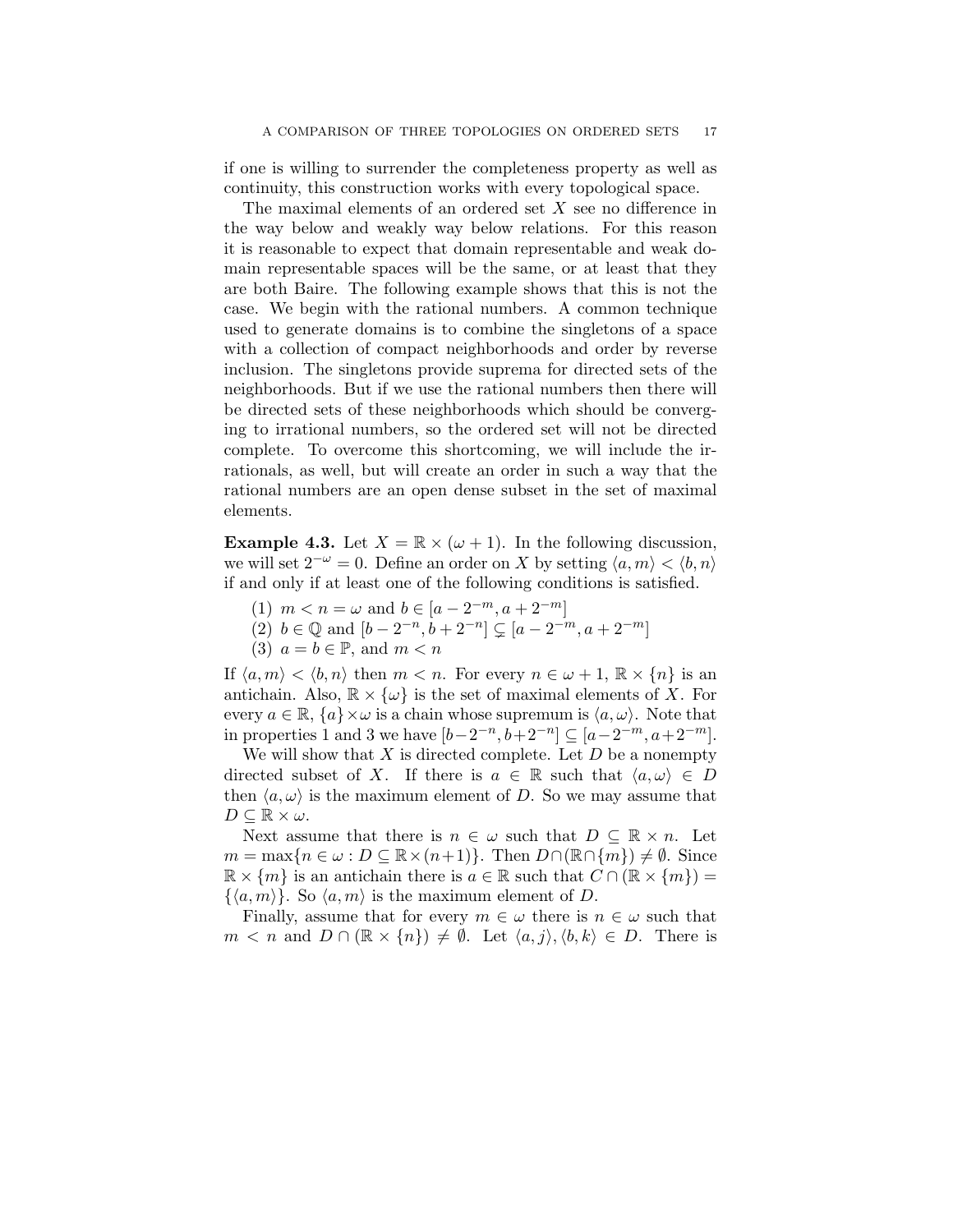#### 18 JOE MASHBURN

 $\langle c, m \rangle \in D$  such that  $\langle a, j \rangle \leq \langle c, m \rangle$  and  $\langle b, k \rangle \leq \langle c, m \rangle$ . Then  $[c -]$  $2^{-m}, c+2^{-m}$ ] ⊆ [a−2<sup>-j</sup>, a+2<sup>-j</sup>]∩[b−2<sup>-k</sup>, b+2<sup>-k</sup>]. Therefore {[a−  $2^{-j}, a+2^{-j}$ :  $\langle a, j \rangle \in D$ } has the finite intersection property. Since the intervals associated with the elements in  $D$  become arbitrarily small there is  $s \in \mathbb{R}$  such that  $\{s\} = \cap \{[a-2^{-j}, a+2^{-j}] : \langle a, j \rangle \in$ D. Therefore  $\langle s, \omega \rangle = \sup D$  and X is directed complete.

Before we move on to the exactness of  $X$  we need to establish the following property of directed sets in  $X$ . Let  $D$  be a directed subset of X such that for every  $m \in \omega$  there is  $n \in \omega$  such that  $m < n$  and  $D \cap (\mathbb{R} \times \{n\}) \neq \emptyset$ . If there is  $j \in \omega$  such that  $D \cap (\mathbb{R} \times \{k\}) \subseteq D \cap (\mathbb{P} \times \{k\})$  for all  $k > j$  then there is  $c \in \mathbb{P}$ such that  $D \cap (\mathbb{R} \times \{k\}) \subseteq {\langle \langle c, k \rangle \}$  for all  $k > j$  and therefore  $\langle c, \omega \rangle$  = sup D. That is, if the directed set D picks up only irrational numbers from some level on then it must converge to an irrational. Let  $k, m > j$  and  $\langle a, k \rangle, \langle b, m \rangle \in D$ . There is  $\langle c, n \rangle \in D$  such that  $\langle a, k \rangle \leq \langle c, n \rangle$  and  $\langle b, m \rangle \leq \langle c, n \rangle$ . Now  $k \leq n$  so  $j < n$  and therefore  $c \in \mathbb{P}$ . It follows that  $a = c = b$ . Thus  $D \cap (\mathbb{P} \times \{n \in \omega :$  $n > j$ )  $\subseteq \{c\} \times \omega$  and sup  $D = \langle c, \omega \rangle$ .

In order to show that  $X$  is exact, we need to when one element is weakly way below another. We will show that  $\langle a, j \rangle \ll_w \langle b, k \rangle$  if and only if one of the following properties is met.

(1) 
$$
k \in \omega
$$
 and  $\langle a, j \rangle \le \langle b, k \rangle$   
(2)  $j < k = \omega$  and either  
(a)  $b \in \mathbb{Q} \cup (a - 2^{-j}, a + 2^{-j})$  or  
(b)  $a = b \in \mathbb{P}$ 

Assume that  $\langle a, j \rangle \ll_w \langle b, k \rangle$ . It follows automatically that  $\langle a, j \rangle \leq \langle b, k \rangle$ , so we may assume that  $k = \omega$ . In that case,  $b \in [a-2^{-j}, a+2^{-j}]$ . Also, no maximal element of X is weakly way below itself, so  $j < k$ . First assume that  $b \in \mathbb{Q}$ . If  $a \in \mathbb{P}$ then  $b \in \mathbb{Q} \cup (a - 2^{-j}, a + 2^{-j}),$  so we may assume that  $a \in \mathbb{Q}$ . If  $b \in \{a-2^{-j}, a+2^{-j}\}\$  then  $\{\langle b,n \rangle : n \in \omega\}$  is a chain in X whose supremum is  $\langle b, \omega \rangle$  but none of whose elements is larger than  $\langle a, j \rangle$ . This contradicts  $\langle a, j \rangle \ll_w \langle b, \omega \rangle$ , so  $b \in \mathbb{Q} \cup (a - 2^{-j}, a + 2^{-j}).$ 

Now assume that  $b \in \mathbb{P}$ . If  $a \in \mathbb{Q}$  then  $\{\langle b, n \rangle : n \in \omega\}$  is a chain in X whose supremum is  $\langle b, \omega \rangle$  but none of whose elements is larger than  $\langle a, j \rangle$ . This contradicts  $\langle a, j \rangle \ll_w \langle b, \omega \rangle$ , so we may assume that  $a \in \mathbb{P}$ . Then  $a = b$ .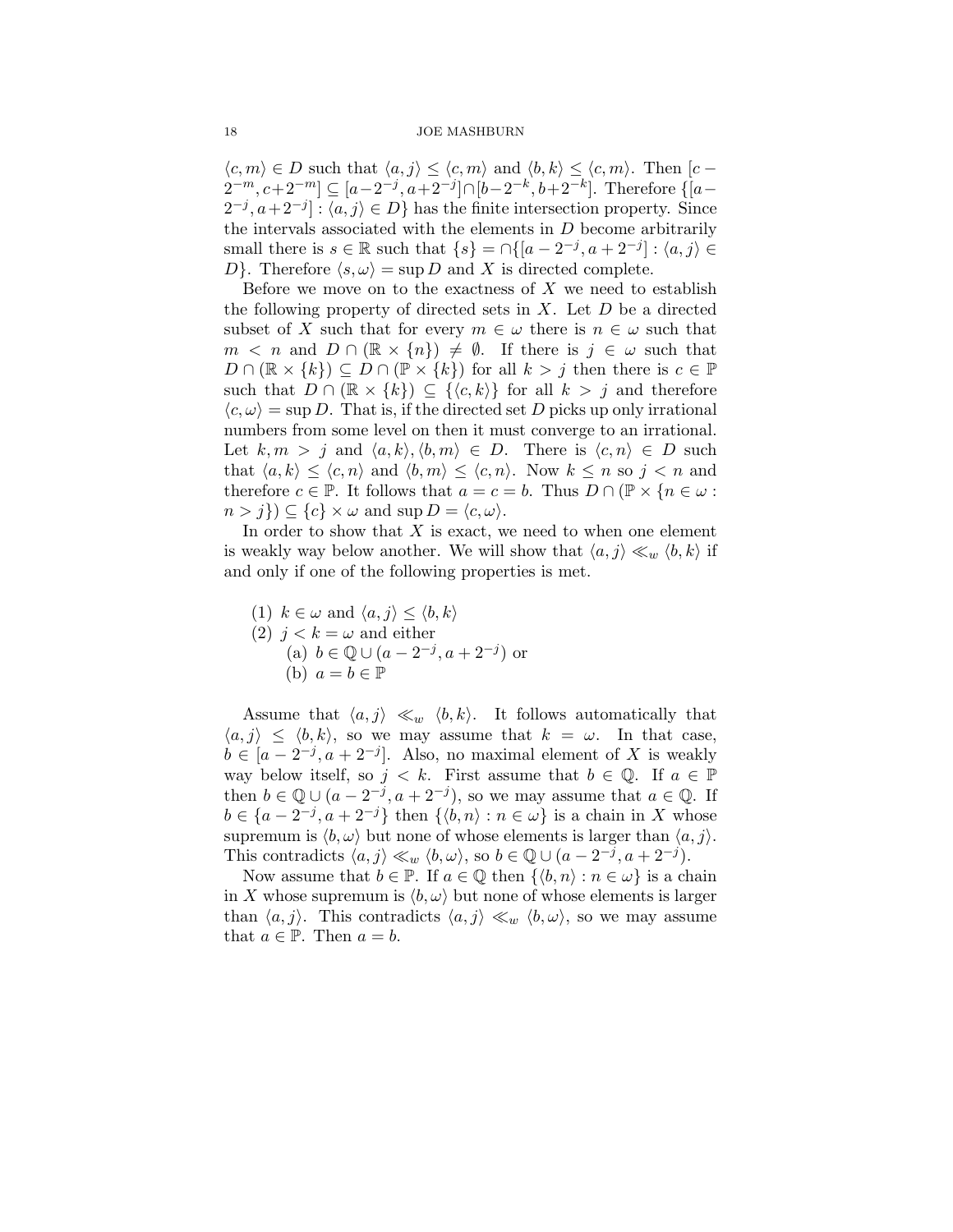To establish the implication in the other direction, let  $\langle a, j \rangle, \langle b, k \rangle \in$ X. Assume that  $k \in \omega$  and that  $\langle a, j \rangle \leq \langle b, k \rangle$ . Let D be a directed subset of X with  $\sup D = \langle b, k \rangle$ . Then  $\langle b, k \rangle$  is the maximum element of D and  $\langle a, j \rangle \ll_w \langle b, k \rangle$ .

Now assume that  $j < k = \omega$ . Let  $b \in \mathbb{Q} \cup (a - 2^{-j}, a + 2^{-j}).$ Then  $\langle a, j \rangle \leq \langle b, \omega \rangle$ . Let D be a directed subset of X such that  $\sup D = \langle b, \omega \rangle$ . We may assume that  $\langle b, \omega \rangle \notin D$ . For every  $m \in \omega$ there is  $n \in \omega$  such that  $m < n$  and  $D \cap (\mathbb{R} \times \{n\}) \neq \emptyset$ . If there is  $m \in \omega$  such that  $D \cap (\mathbb{R} \times \{n\}) \subseteq D \cap (\mathbb{P} \times \{n\})$  for all  $n > m$  then we have shown that there is  $c \in \mathbb{P}$  such that  $\langle c, \omega \rangle = \sup D$ . This is impossible, since  $b \in \mathbb{Q}$ . Thus for every  $m \in \omega$  there is  $n \in \omega$  such that  $m < n$  and  $D \cap (\mathbb{Q} \times \{n\}) \neq \emptyset$ . Choose  $m \in \omega$  such that  $2^{-m}$ is less than half the distance from b to  $\{a-2^{-j}, a+2^{-j}\}$ . There is  $n > m$  and  $c \in \mathbb{Q}$  such that  $\langle c, n \rangle \in D$ . Then  $b \in [c - 2^{-n}, c + 2^{-n}]$ so  $[c-2^{-n}, c+2^{-n}] \subsetneq [a-2^{-j}, a+2^{-j}]$  and  $\langle a, j \rangle < \langle c, n \rangle$ .

Finally, let  $a = b \in \mathbb{P}$ . We will show that  $\langle b, j \rangle \ll_w \langle b, \omega \rangle$ . Let D be a directed subset of X with  $\sup D = \langle b, \omega \rangle$ . We may assume that  $\langle b, \omega \rangle \notin D$ . So for every  $m \in \omega$  there is  $n \in \omega$  such that  $m < n$ and  $D \cap (\mathbb{R} \times \{n\}) \neq \emptyset$ . First consider the case when there is  $n > j$ such that  $D \cap (\mathbb{Q} \times \{n\}) \neq \emptyset$  and let  $\langle c, n \rangle \in D \cap (\mathbb{Q} \times \{n\})$ . Now  $b \in [c-2^{-n}, c+2^{-n}]$  so  $[c-2^{-n}, c+2^{-n}] \subseteq [b-2^{-j}, b+2^{-j}]$  and  $\langle b, j \rangle < \langle c, n \rangle$ . Next assume that  $D \cap (\mathbb{R} \times \{n\}) \subseteq \mathbb{P} \times \{n\})$  for all  $n > j$ . This means that there is  $c \in \mathbb{P}$  such that  $D \cap (\mathbb{R} \times \{n\}) \subseteq$  $\mathbb{P} \times \{n\}$  for all  $n > j$  and sup  $D = \langle c, b \rangle$ . It follows that  $c = b$  and there is  $n > j$  such that  $\langle b, j \rangle < \langle b, n \rangle \in D$ . This completes the proof of our claim.

Let  $\langle b, k \rangle \in X$ . If  $k \in \omega$  then  $\downarrow \langle b, k \rangle = \downarrow \langle b, k \rangle$  which is directed and has supremum  $\langle b, k \rangle$ . Assume that  $k = \omega$ . If  $b \in \mathbb{Q}$  then  $\downarrow \langle b, \omega \rangle = \{ \langle a, j \rangle \in X : b \in (a - 2^{-j}, a + 2^{-j}) \},\$  which is directed and has supremum  $\langle b, \omega \rangle$ . If  $b \in \mathbb{P}$  then  $\downarrow \langle b, \omega \rangle = \{b\} \times \omega$ , which is directed and has supremum  $\langle b, \omega \rangle$ . Therefore X is exact. Our characterization of  $\ll_w$  on X also shows that  $\ll_w$  is weakly increasing on  $X$ . Thus  $X$  is a weak domain.

For every  $\langle a, n \rangle \in X$  with  $n \in \omega$  we have  $\hat{\uparrow}_w \langle a, n \rangle \cap \max X =$  $([ (a - 2^{-n}, a + 2^{-n}) \cap \mathbb{Q}] \times \{\omega\}) \cup \{\langle a, \omega \rangle\}.$  Therefore max X is homeomorphic to  $\mathbb R$  with the topology generated by assigning to each element  $\alpha$  of  $\mathbb R$  a neighborhood base consisting of all sets of the form  $\{a\} \cup (U \cap \mathbb{Q})$ , where U is a neighborhood of a in the usual topology of R. All cofinite subsetes of Q are dense open subsets of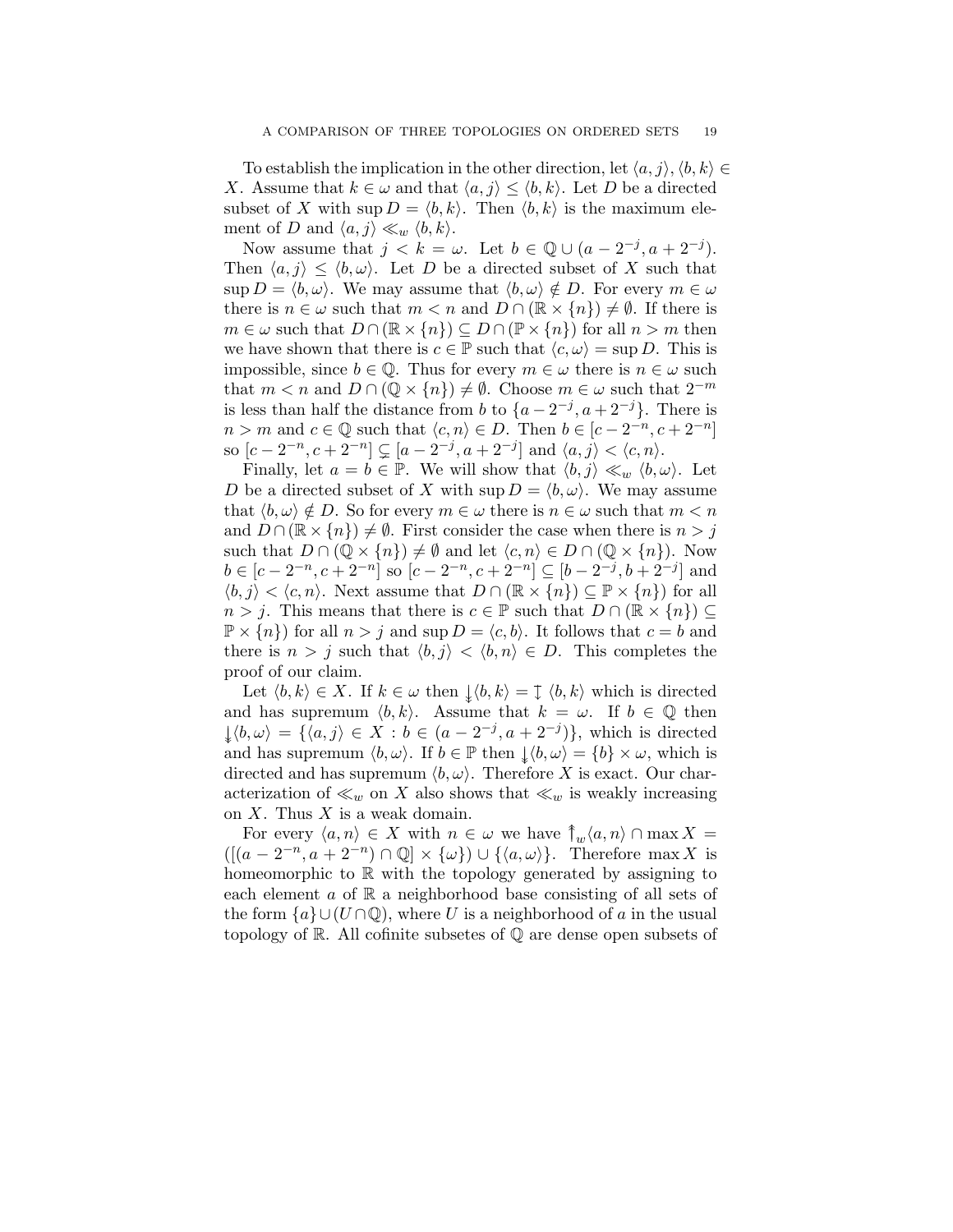this space, so it is not Baire. Note that  $\max X$  is Hausdorff, but not regular.

## 5. Questions

- (1) Which topological spaces can be represented by a dcos in its Scott topology?
- (2) Which topological spaces are weak domain representable? In particular, is Q weak domain representable?
- (3) Example 4.3 suggests that there may by a "completion" process for exact ordered sets. If so, what is it, and to which sets does it apply?
- (4) Is there a Scott-like characterization of wb-open or wwbopen sets?
- (5) Is there a Scott-like characterization of wb-continuous or wwb-continuous functions?
- (6) Are the wb or wwb topologies locally compact when the defining relations are not interpolative?

#### **REFERENCES**

- 1. S. Abramsky and A. Jung, Domain Theory, In S. Abramsky, D. M. Gabbay, T. S. E. Maibaum, editors, Handbook of Logic in Computer Science, vol. III. Oxford University Press, 1994
- 2. H. Bennett and D. Lutzer, Domain-representable spaces, Fund. Math., to appear.
- 3. H. Bennett and D. Lutzer, Domain-representability of certain complete spaces, to appear.
- 4. H. Bennett and D. Lutzer, A countably-based domain representation of a non-regular Hausdorff space, to appear.
- 5. H. Bennett and D. Lutzer, Domain representability and the Choquet game in Moore and BC)-spaces, to appear.
- 6. B. Coecke and K. Martin, A partial order on classical and quantum states, Oxford University Computing Laboratory, Research Report PRG-RR-02- 07, August 2002,

http://web.comlab.ox.ac.uk/oucl/publications/tr/rr-02-07.html.

- 7. G. Gierz, K. H. Hofmann, K. Keimel, J. D. Lawson, M. Mislove, and D. S. Scott, A Compendium of Continuous Lattices, Springer-Verlag, Berlin, 1980
- 8. K. H. Hofmann, A note on Baire spaces and continuous lattices, Bull. Aust. Math Soc. 21 (1980), p. 265–279.
- 9. J. Lawson, Spaces of maximal points, Mathematical Structures in Computer Science 7 (1997), p. 543–555.